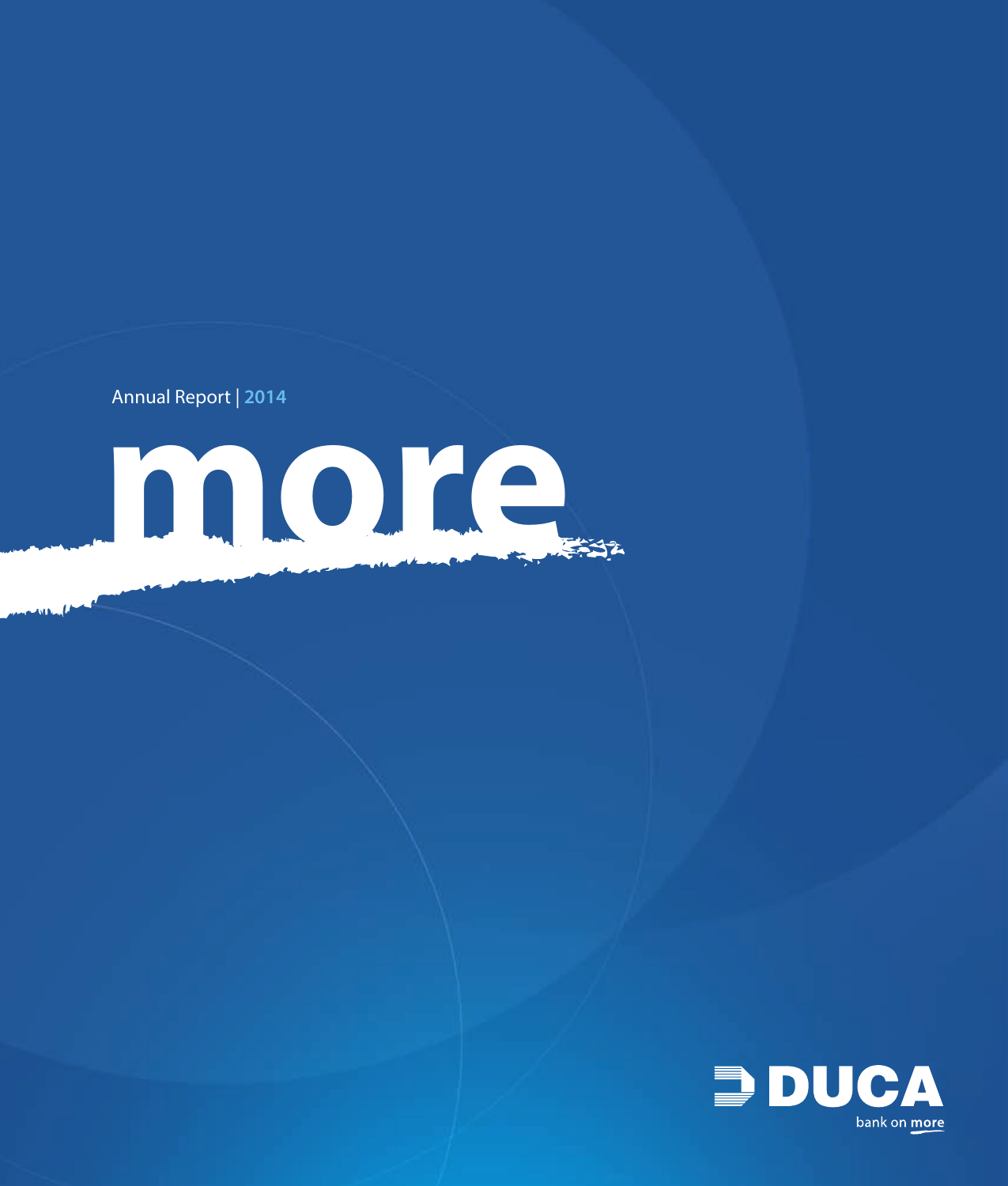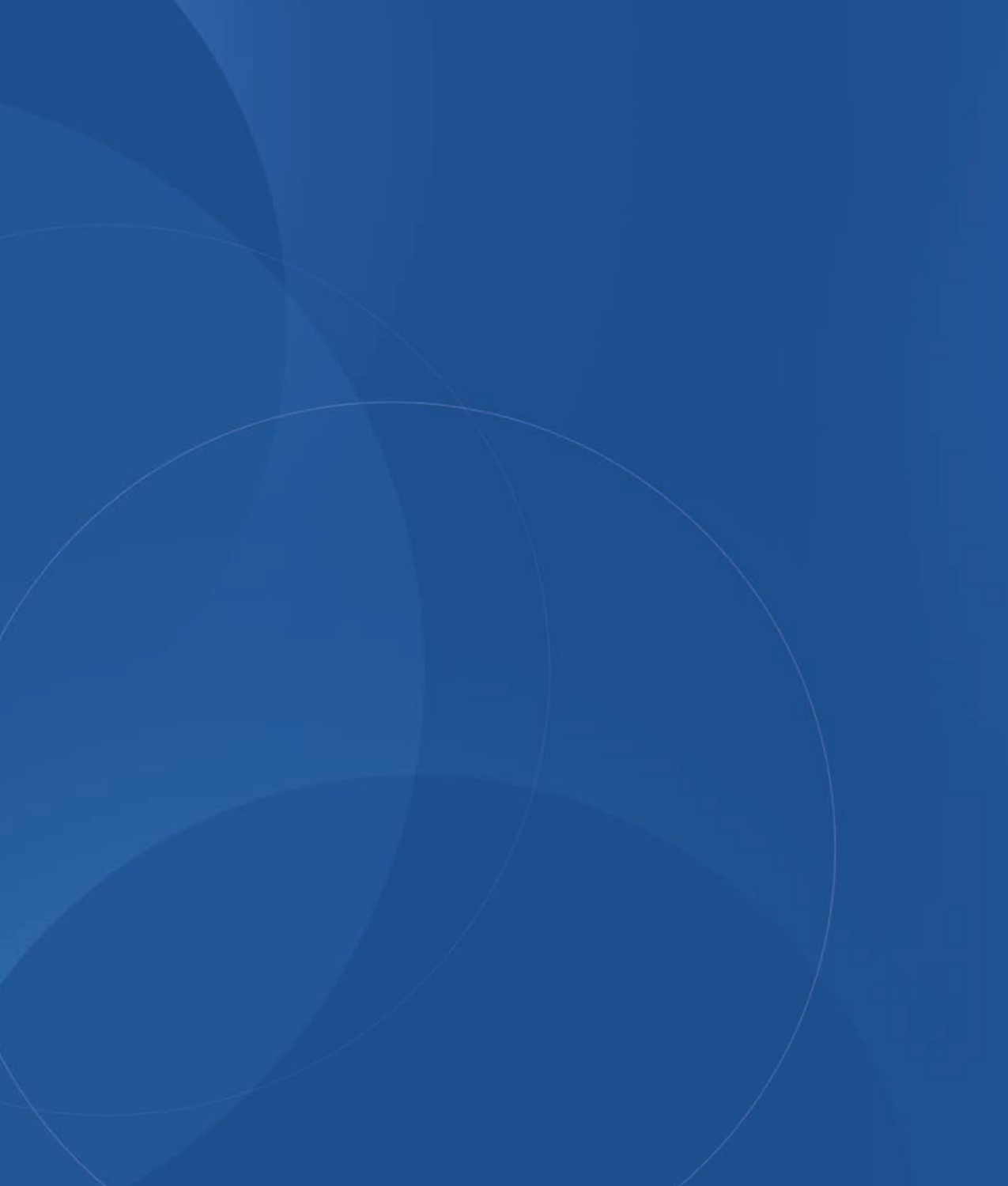## Table of Contents

| Message from the Chairman                      | $\overline{2}$ |
|------------------------------------------------|----------------|
| Message from the CEO                           | 3              |
| <b>Board of Directors</b>                      | 4              |
| Achieving more - DUCA 2014 Performance         |                |
| <b>Business Highlights</b>                     | 6              |
| Performance Highlights                         | $\mathcal{Q}$  |
| Credit Highlights                              | 11             |
| <b>Our Teammates</b>                           | 12             |
| Setting the Stage for more -2015 and Beyond    |                |
| Co-operative Banking                           | 14             |
| Fair Trade Banking                             | 14             |
| Doing more for Communities                     | 15             |
| ZenBanx Canada <sup>™</sup>                    | 18             |
| <b>Financial Performance</b>                   |                |
| Report of the Independent Auditors on          |                |
| the Summary Financial Statements               | 21             |
| Consolidated Statement of Financial Position   | 22             |
| Consolidated Statement of Comprehensive Income | 23             |
| Consolidated Statement of Changes in Equity    | 24             |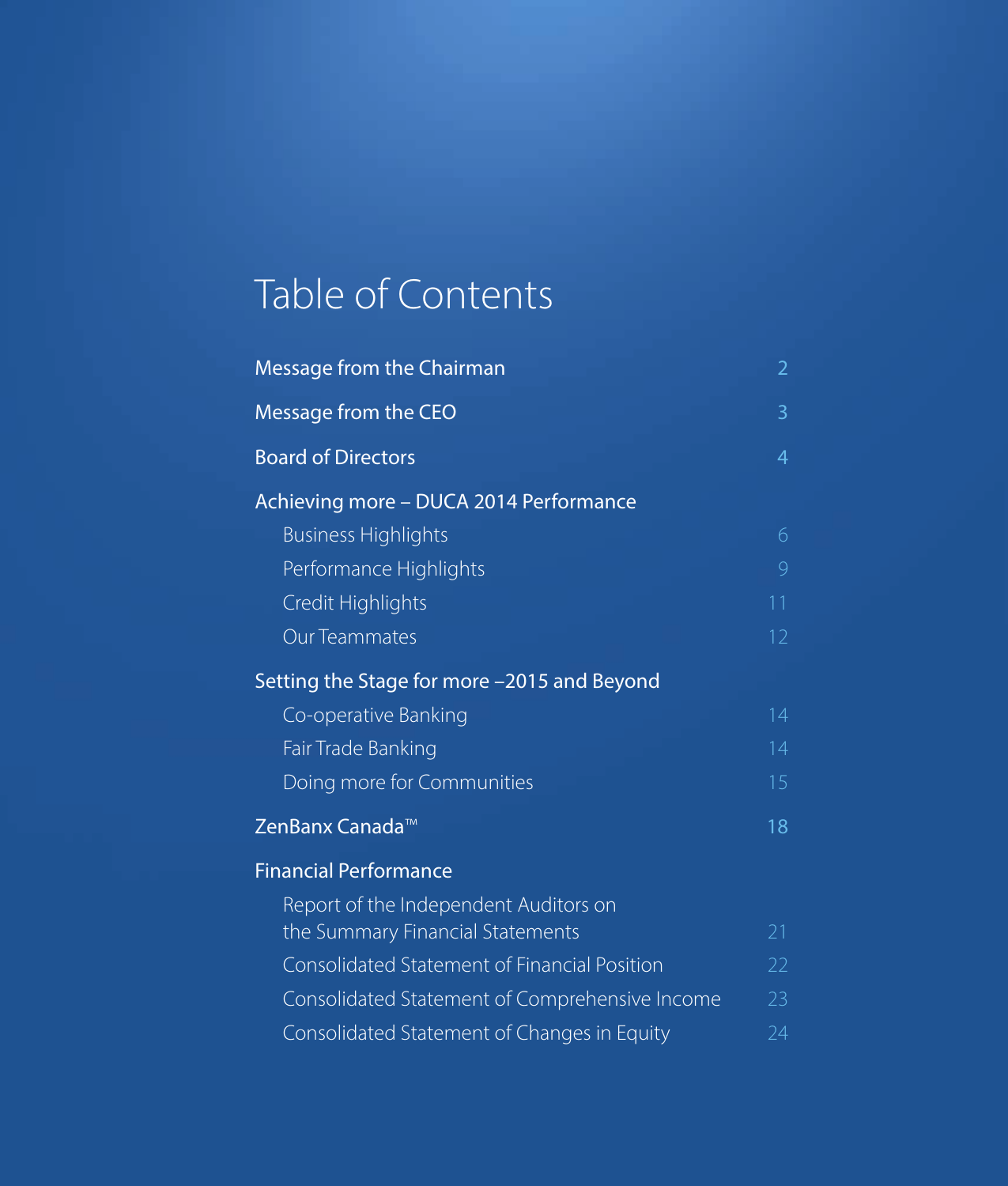## Message from the Chairman

If 2013 was a year of planning and reflection, then 2014 was a year of action and progress. Our new direction is shaped by our history, our vision, our mission and our values. It is also informed by DUCA's innovative approach and willingness to address new challenges head-on.

As we see the initial results of our new strategic direction begin to take shape, we can't help but feel optimistic. Our credit union experienced significant growth over the past year and we look forward to the future with great optimism. In other words, we look forward to providing both our Members and our community with *more*.

*"More"* is not just an element of our logo, it speaks to our drive to achieve real change. We exist to help people do *more*, be *more* and achieve *more* with their money and their lives. Strong financial stewardship is essential, but in the spirit of *more*, DUCA will move beyond this to include the broader community as well. In 2014 we set out to become more than a bank, rather, we are a financial institution seeking to encourage more secure livelihoods and prosperous communities for all members of the society. Our vision is to work closely with individuals and communities in pursuit of both financial and social well-being. We are setting out to define the term Fair Trade Banking and look forward to rolling out this strategy in the years ahead.

DUCA also believes banking should be simple. We are constantly striving to enhance our Member service experience and are always looking for opportunities

to be more effective and efficient. This is a key reason DUCA has embraced the changes being brought about by mobile banking in our industry. DUCA is pushing to be a leader in service and innovation in this space. In recent years, we have launched online banking, mobile banking and other innovative services. In 2014, we also launched our mobile banking subsidiary ZenBanx Canada™, which allows our Members to hold multiple currencies in a single mobile-based bank account. This is a significant step forward for our credit union and we look forward to building this new venture in the coming years.

As your Board, we remain committed to our guiding principles and values, and are continually committed to making DUCA a thriving financial institution for many years to come.

Submitted respectfully,

Ralph Kikkert, Chairman

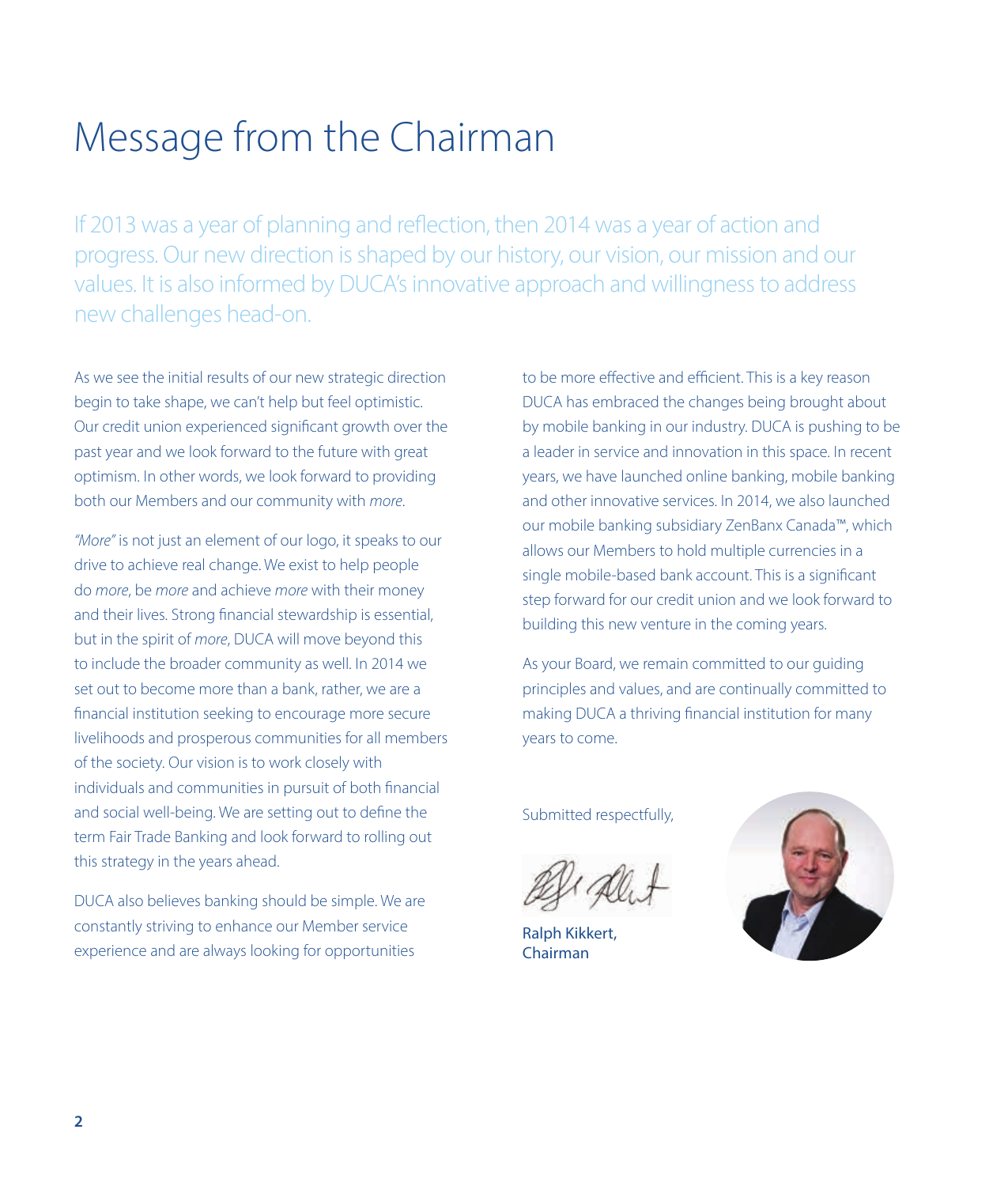## Message from the CEO

As we celebrated our 60<sup>th</sup> anniversary, 2014 has been a historic year for DUCA. It began in 1954 with humble deposits of \$236. Fifty years later, in 2004, DUCA had grown to \$640 million. Now in 2014, assets have grown a record \$490 million to \$1.88 billion. It was also historic for the record growth of deposits, lending, and business development.

While we are proud of this success, there is *more* that compels us than mere accretion of assets. Our overarching longer-term goal remains clear: sustainable growth. DUCA is a credit union with a wellspring of intent and purpose to make a difference in our community and in our country through the co-operative banking sector.

We are purpose-driven to deliver a distinct user experience that will define what it means to be a Member of a co-operative bank. Our niche is those who want *more*. Those that want to achieve *more* with their money and do *more* with Fair Trade Banking.

To transform intent and purpose into tangible results, we must provide a compelling alternative to traditional banks. This means attractive product and service choices, while effectively managing costs and risks. Our purpose is to provide a sustainable return on assets to be utilized for both a better Member experience and to create authentic societal impacts that are at the heart of who we are and why we exist.

We think many other credit unions, including DUCA, are intent to be on that journey for best-in-class financial services excellence. We see our emerging industry innovation helping enable the entire co-operative banking community to do *more*. We continue to seek compelling business opportunities and partnerships that share our team culture, our performance intent, and the

deep-rooted desire to help people do *more* be *more*, and achieve *more* with their money and their lives.

It's important to note that we do not articulate our vision with either hubris or with a sense of having arrived. We put forth our vision with transparency so all may see our intent and direction. We have large audacious goals that are not easy to achieve but are imminently sustainable in that they benefit both the individual Member wanting financial security and good value as well as our society and our world. We're committed to our vision because we believe it's the right thing to do — for our Members and the communities we serve.

Our overall assessment is that DUCA has its set of challenges, like most other credit unions. In order for the business to remain relevant and sustainable, we must continue to change. We must evolve our business, our processes, our technology and our people to embrace micro and macro changes in the marketplace to remain relevant and profitable. We should be a serious and viable alternative to traditional banks. There is a large segment of the Canadian population that is averse to the big banks and the big bank experience. Credit unions, like a large number of community banks in the U.S., can be successful by appealing to this niche market. Our differentiator is, and will continue to be, a Member experience that is second to none, market awareness, and continuing innovation.

Richard Senechal, President & Chief Executive Officer

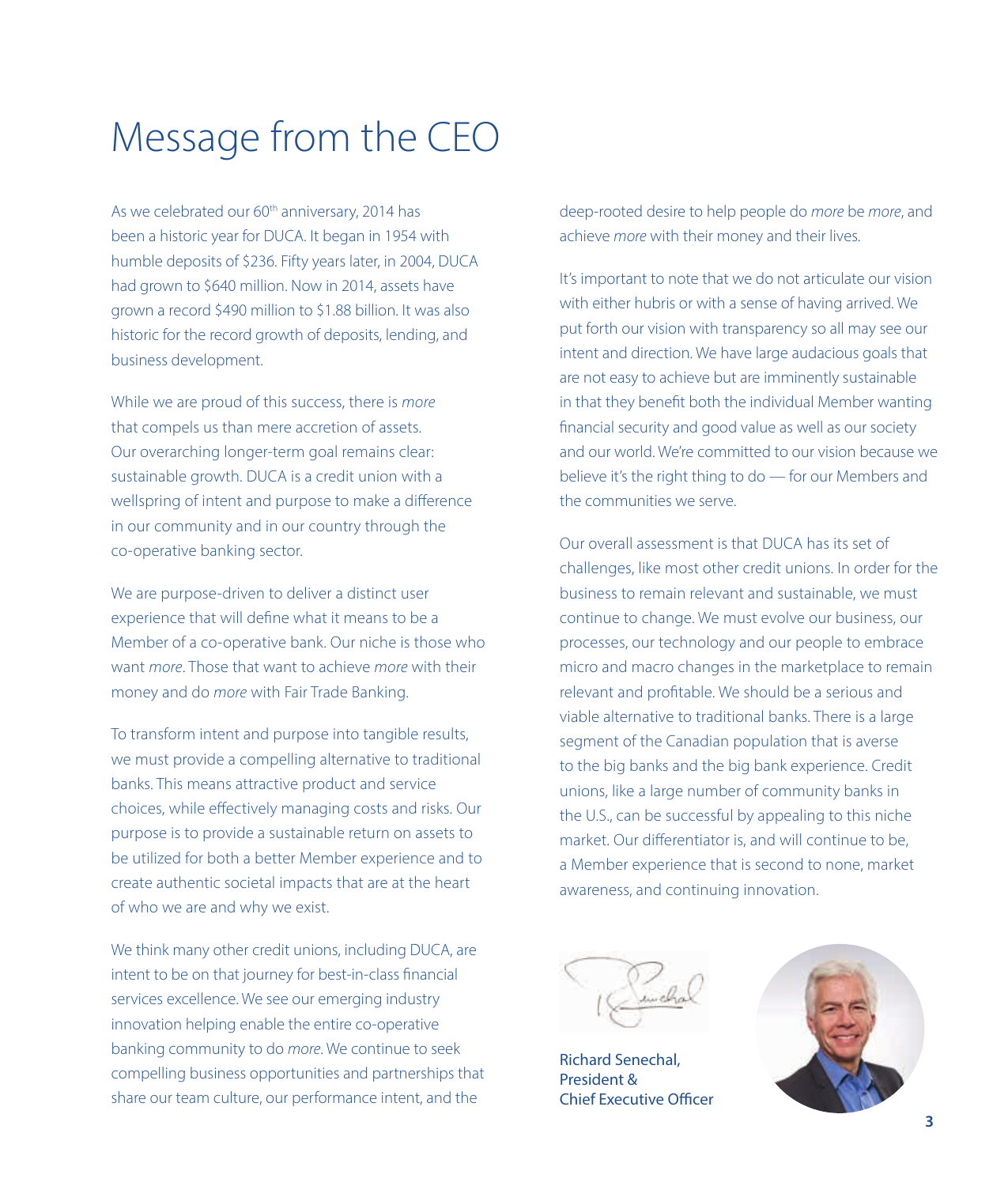## Board of Directors

DUCA's Board of Directors is elected by DUCA Members. This means that they are your voice for how DUCA is governed. Their role falls primarily to overall long-term strategy, ensuring that we're always doing what's right for our Members, teammates, and communities.

There are nine Directors on the DUCA Board. Each serves a maximum 3-year term. Driven by a responsibility to both its Members and various regulating bodies, DUCA continues to focus on enhancing its Board and governance. A large part of this is choosing the right people for Director positions and ensuring that the Board has the right mix of skills and experience required to govern the credit union today, tomorrow, and beyond.

| <b>Board of Directors</b><br><b>Ralph Kikkert</b><br>Angela Pollard | <b>Governance Committee</b><br>Ralph Kikkert (Chairman)<br>Angela Pollard (First Vice Chair) | Jennifer Visser (Second Chair)<br>Marijke Kanters (Corp.Sec.) | Richard Senechal (CEO)**                  |
|---------------------------------------------------------------------|----------------------------------------------------------------------------------------------|---------------------------------------------------------------|-------------------------------------------|
| <b>Jennifer Visser</b>                                              | <b>Investment Committee</b>                                                                  |                                                               |                                           |
| <b>Marijke Kanters</b>                                              | Angela Pollard (Chair)                                                                       | Cameron Loopstra                                              | Ralph Kikkert (Chairman)*                 |
| <b>Martin vanDenzen</b>                                             | <b>Richard Wells</b>                                                                         | Martin vanDenzen                                              | Francis Sajed (CLO)**                     |
| <b>Henry Buikema</b>                                                | Marijke Kanters                                                                              | Richard Senechal (CEO)**                                      |                                           |
| <b>Cameron Loopstra</b>                                             | <b>Audit Committee</b>                                                                       |                                                               |                                           |
| <b>Richard Wells</b>                                                | Angela Pollard (Chair)                                                                       | Jennifer Visser                                               | Ralph Kikkert (Chairman)*                 |
|                                                                     | Henry Buikema                                                                                | Martin vanDenzen                                              | Afzal Hussain (VP Risk & Audit Affairs)** |
| * Ex Officio Member<br>** Management Advisory Role                  | Marijke Kanters                                                                              | Richard Senechal (CEO)**                                      |                                           |
|                                                                     | <b>Budget Committee</b>                                                                      |                                                               |                                           |
|                                                                     | Marijke Kanters (Chair)                                                                      | Jennifer Visser                                               | Francis Sajed (CLO)**                     |
|                                                                     | <b>Richard Wells</b>                                                                         | Richard Senechal (CEO)**                                      | Len Dias (CFO)**                          |
|                                                                     | Cameron Loopstra                                                                             | Ralph Kikkert (Chairman)*                                     |                                           |
|                                                                     | <b>Board Risk Committee</b>                                                                  |                                                               |                                           |
|                                                                     | Jennifer Visser (Chair)                                                                      | Cameron Loopstra                                              | Afzal Hussain (VP)**                      |
|                                                                     | Henry Buikema                                                                                | Richard Senechal (CEO)**                                      |                                           |

Ralph Kikkert *(Chairman)\**

### 2014 marked DUCA's 60<sup>th</sup> anniversary. DUCA was started in 1954 by 23 Members and held just \$236 in deposits.

Angela Pollard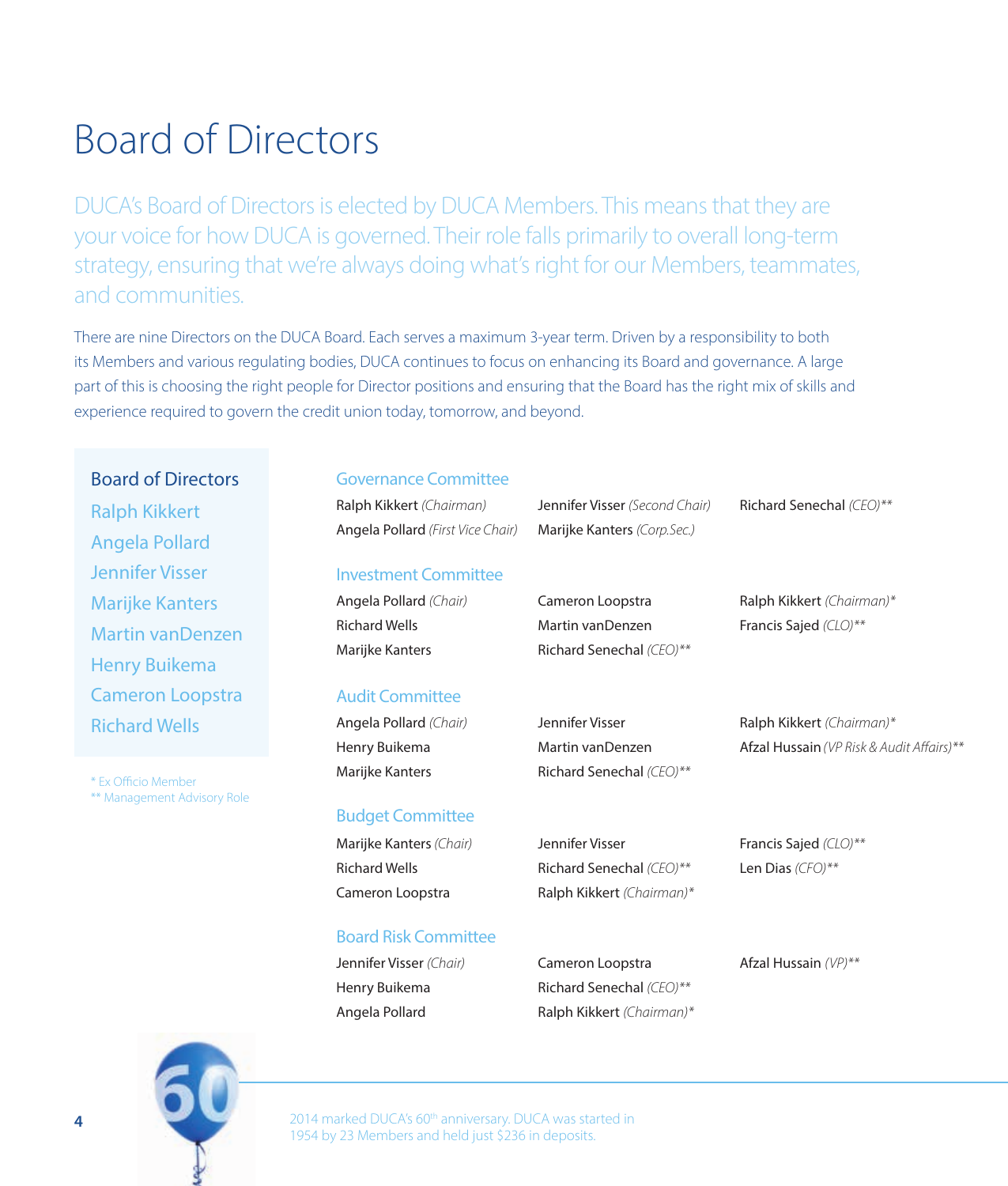## **Achieving more**

DUCA 2014 Performance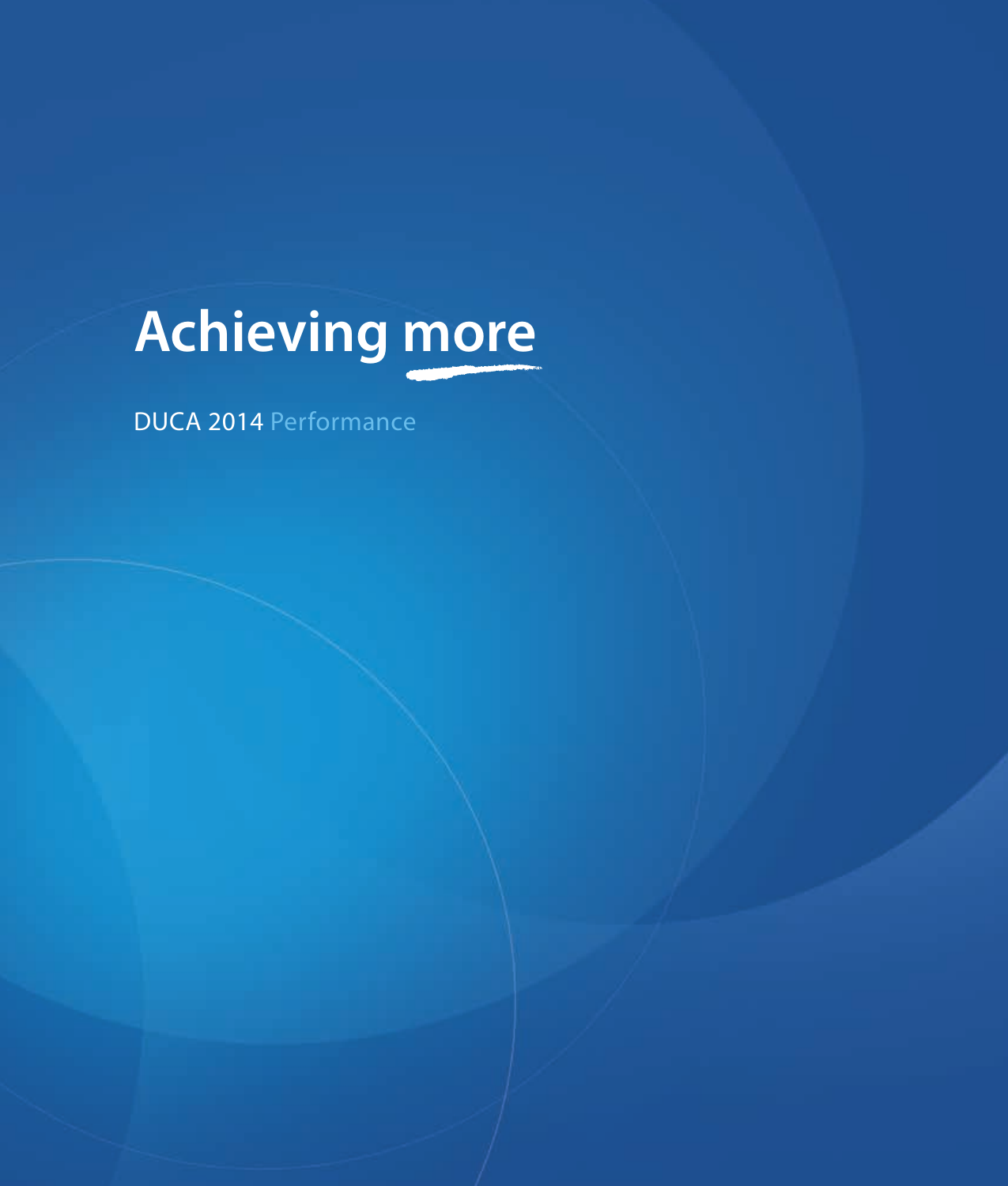## Business Highlights

Four years ago DUCA's Board determined that, despite a strong heritage and financial legacy, our current organization lacked the management capacity, operating structure, risk management, and strategic insight to propel DUCA forward. In 2012, the Board selected a new management team with a mandate to steer a transformative course of growth coupled with a strong compliance framework to manage risk.

The urgency to change was heightened by a report from DICO and Deloitte highlighting trends and challenges facing the Canadian credit union system. Yet the same report spoke of opportunity for the 5-10 largest Canadian credit unions who could effectively grow their co-operative enterprises. The outcomes for this group would tend to be amongst the most efficient, the most effective to manage risk and enjoy the greatest growth of Members and profit. Large, above-average but sustainable growth was and is necessary (i.e. both organic and inorganic growth).

Since this new direction was implemented, DUCA has grown to the fifth largest credit union in Ontario and is now the 21<sup>st</sup> largest in Canada (up from 24<sup>th</sup> in 2013). The average annual rate of growth of our total assets has continued to accelerate. In 2014, we archived the largest growth in assets and deposits in our history. Currently, DUCA has a total of \$2.0 billion in assets under management (including managed wealth assets).

The financial services marketplace in Canada is diverse and competition continues to be intense - new players, new products, new technology and new channels - all focused on acquiring and serving an increasingly demanding and sophisticated consumer and small business market. Although credit unions continue to score well in terms of quality of service, value for money and community support, their smaller scale relative to the broader Canadian financial services landscape is making it increasingly difficult to effectively compete in today's environment.

DUCA's performance over the past 10 years has been respectable. To compete effectively in today's environment and capture more market share requires scale and an ability to identify and invest in new solutions. To be successful requires sustainable growth, profitability and a capacity to generate and/or access the liquidity and capital required to support that growth. That said, DUCA sees significant incremental opportunities under the federal umbrella being positioned as a federal co-op bank and/or operating a Schedule "A" financial institution not available as a provincially regulated credit union.

Our longer-term vision of sustainable growth was articulated in our 2014 Business Plan. By "sustainability", we mean a Return on Equity (ROE) that is balanced to our asset growth and that will improve our capital ratios and quality of capital. This is our priority. Achievement of



In 2014, DUCA introduced the Daylight No Fee Banking Bundle, a true **6 in** 2014, DUCA introduced the Daylight No Fee Banking Bu no-fee bank account that delivers on the promise of *more*.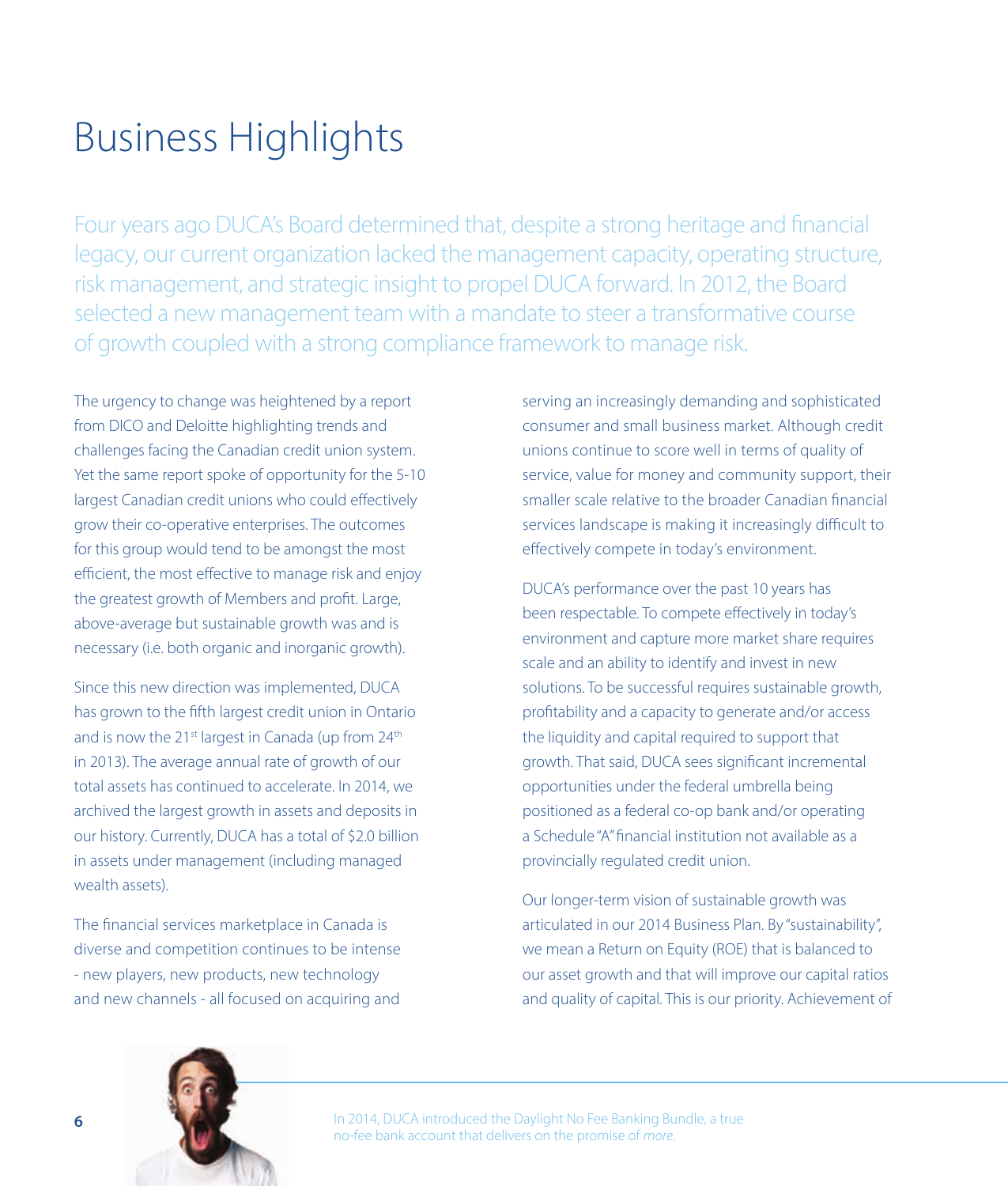this goal requires an even stronger balance sheet that can sustain investments in such areas as access and awareness that are required to fuel our growth, while at the same time reflecting a higher capital composition profile.

### The key initiatives to accomplish this:

- 1. Transformation of our asset banking processes
- 2. Enhancing our risk measurement and management tools
- 3. Development of new products and relevant channels;
- 4. Build our capital base

In a short period of time we have accomplished much. Our management capacity has been substantially increased, our risk management infrastructure has been fortified, our market growth has been substantial, and our Member growth has been increased. We have also made substantial investments in our team and we are confident that we will see strong performance in 2015 and onwards.

Management has established a firm foundation of risk management leadership, oversight, policies, procedures and control practices. DUCA embraces risk management practices comprising: Enterprise Risk Management (ERM), Anti-Money Laundering (AML), Know Your Customer (KYC), audit, management, and regulatory oversight.

### Other Significant Highlights:

### ZenBanx Canada™

In partnership with ZenBanx Holdings Inc., DUCA received regulatory approval to establish a subsidiary, ZenBanx Canada™ to establish the Canadian operations of a new international network to provide mobile bank accounts to the 'Citizens of the World.'

### Record Membership Growth

The Credit Unions of Ontario reported new Member growth of 6.2% (annualized) in 2014. DUCA's growth was 15%, exceeding all our organic growth achievements. In 2014, we led all credit unions in Membership growth as a result of a number of innovation initiatives such as SNAPP (our innovative account-opening tool) and through the DUCA Broker Services (DBS) channel. We did face traditional headwinds in Membership growth in our retail branch network, but have taken significant rebuilding steps to turn this around during 2015.

### Increased Team Capacity

In 2014 we made a substantial investment in our DUCA Team. We have had a record hiring of new teammates increasing DUCA's staff Full-Time Equivalent (FTE) by 21.6%. Though we have expanded staff by a record amount, DUCA has increased productivity by over 9% — impressive given the total cost of our staff as a percentage of our assets decreased from 0.76% in 2013 to 0.67% in 2014.

### Increased Management Capacity

Managing industry-leading growth and implementing the vigorous productivity changes requires leadership capacity. The DUCA Executive Leadership Team (ELT) has expanded with the addition of a Chief Financial Officer, VP of Retail, VP of People and Culture, and VP of Marketing and Strategy.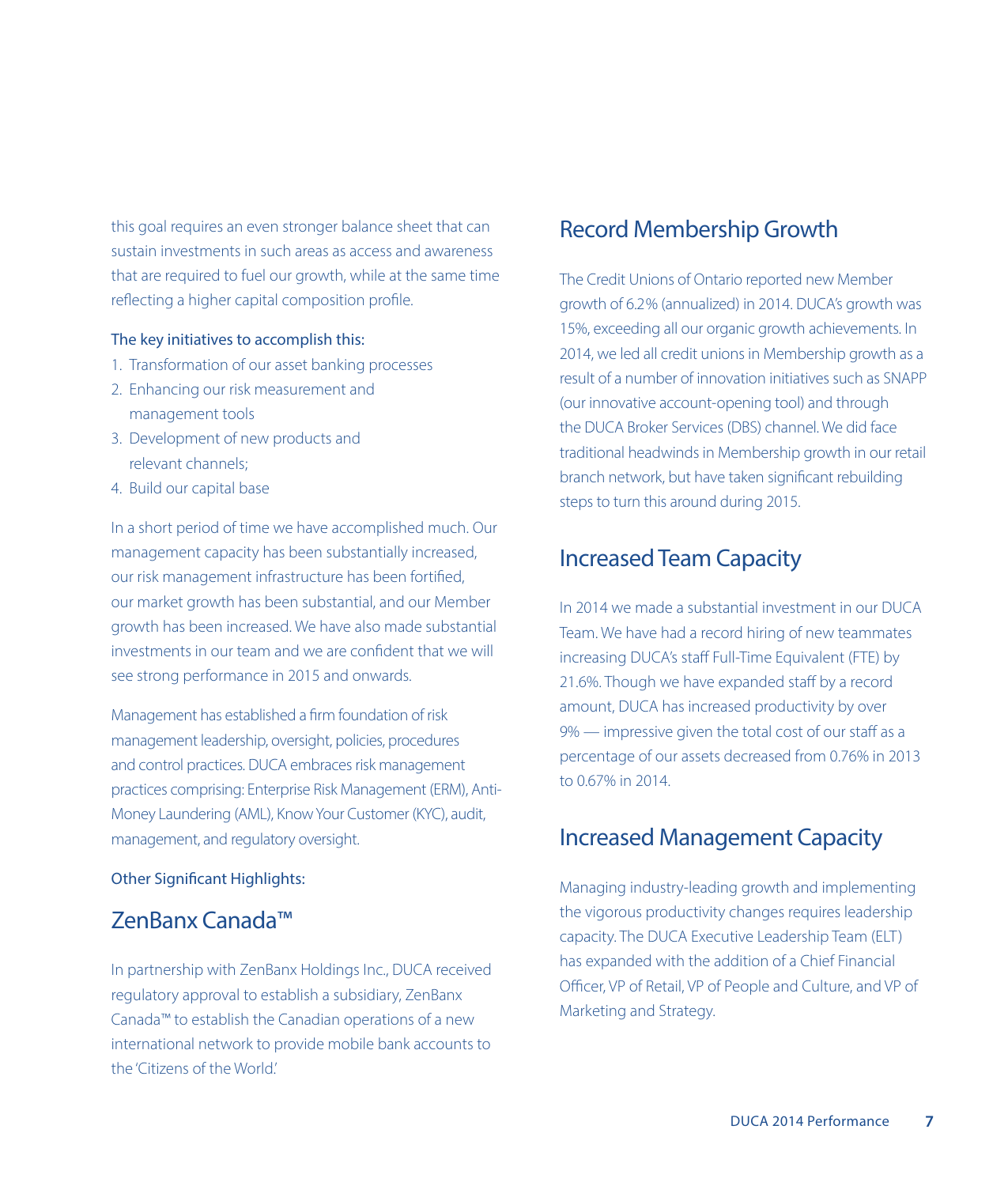### Investment in New Technology

We have also made substantial investments in technology. Including:

Loan Origination System (LOS) to increase the production capacity of our lending team; to increase the standardized quality of the adjudication process; to decrease the administration time; and to reduce the total time of loan processing from application to approval and funding.

#### Customer Relationship Management System (CRM)

to provide our Members with a swifter, simpler, Member experience by equipping DUCA teammates with better, quicker, and more secure access to Member data throughout all customer channels whether it is in branch, on the phone with Member Connect, or online with any device.

### Income

Net Interest Income (NII) is DUCA's largest source of revenue (the interest we receive on our loans less the interest we pay on our deposits). During 2014, the low interest rate environment continued to compress our spread which had negatively impacted our NII by \$0.7 million.

Internally, we have been challenged growing organically in our retail network and, as a result, have shifted to growing our mortgage and deposit base via brokers. The higher cost of this distribution channel is offset by the value of the significant industry-wide promotion of our DUCA brand.

### Non-Interest Income

DUCA recognizes the challenge it faces with net-interest margin and, like all other financial institutions, has to focus on generating fee-income. As a result of this focus, we are ahead of target in fee-income primarily in our commercial business.

### Loan Impairment Charges (LIC)

Our Loan Impairment Charges are \$2.8 million adverse to our Annual Operating Plan (AOP). This is largely a result of certain commercial loans, that were originated in prior years, that surfaced as issues in 2014. Subsequent to yearend, we have a purchase and sale agreement with one of the loans that will result, if closed, in no loss. These loans are in progressive stages of the rehabilitation or recovery process and we do not expect additional increases to the stated provisions for these loans. As DUCA continues to grow our loan portfolio, we may need to proportionately increase reserves. We have a prudent management philosophy in place whereby we adhere to industry guidelines and leading practices to ensure the adequacy of our total loan-loss provisions.

#### Operating Expenses

Operating expenses are essentially flat to AOP. However, included in operating expenses is approximately \$0.5 million relating to legal and professional fees for ZenBanx Canada™ (ZBC) that were not in AOP, as well as \$4 million dollars of expenses from ZenBanx Canada™.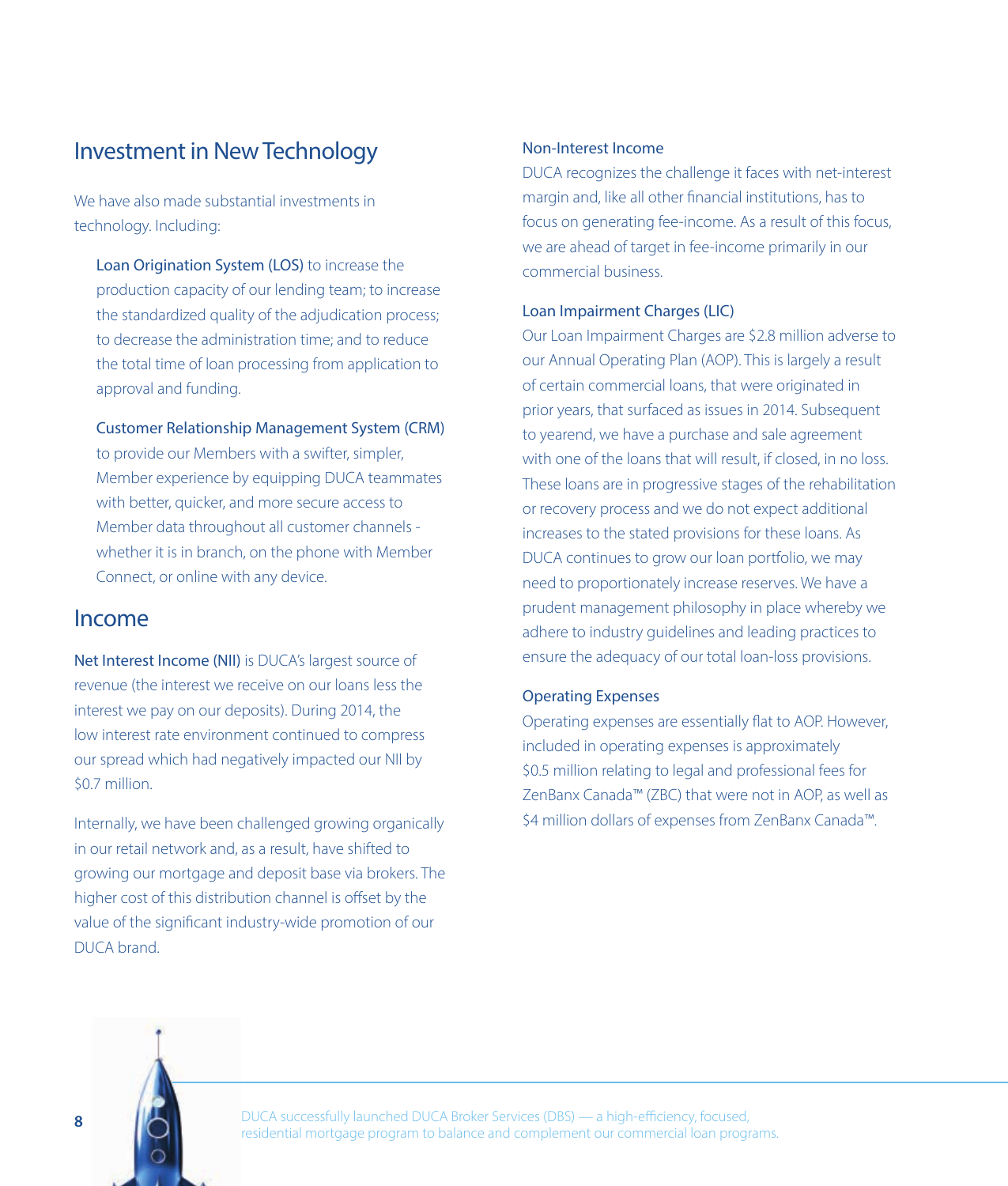## Performance **Highlights**

From our humble beginnings in 1954, DUCA has grown to become a leading financial partner for thousands of people from Southern Ontario who want *more* from their banking experience.

During 2014, DUCA celebrated a milestone — our 60<sup>th</sup> anniversary. As we move into the next 60 years, there is a lot for the DUCA community to get excited about.

| <b>Financial Highlights</b><br>(in thousands)                                       | % Change \$ Change                      |                                      | 2014      | 2013                                         |
|-------------------------------------------------------------------------------------|-----------------------------------------|--------------------------------------|-----------|----------------------------------------------|
| <b>Total Assets</b>                                                                 | 34.9%                                   | 486,153                              | 1,877,786 | 1,391,633                                    |
| Cash and Investments                                                                | 7.6%                                    | 10,047                               | 142,719   | 132,672                                      |
| Loans                                                                               | 38.2%                                   | 473,561                              | 1,714,871 | 1,241,310                                    |
| Deposits                                                                            | 29.3%                                   | 371,750                              | 1,640,795 | 1,269,045                                    |
| <b>Members Equity</b>                                                               |                                         |                                      |           |                                              |
| <b>Shares</b>                                                                       | $-1.7%$                                 | $-779$                               | 46,275    | 47,054                                       |
| <b>Retained Earnings</b>                                                            | 2.8%                                    | 1,590                                | 59,300    | 57,710                                       |
| Non-Controlling Interest                                                            |                                         | 2,414                                | 2,414     |                                              |
| Total                                                                               | 3.1%                                    | 3,225                                | 107,989   | 104,764                                      |
| <b>Total Regulatory Capital</b>                                                     | 1.3%                                    | 1,408                                | 111,121   | 109,713                                      |
| As % of Assets                                                                      | $-25.0%$                                |                                      | 6%        | 8%                                           |
| As % of Risk Assets                                                                 | $-14.3%$                                |                                      | 12%       | 14%                                          |
| <b>Interest Revenue</b>                                                             | 20.7%                                   | 10,668                               | 62,295    | 51,627                                       |
| <b>Other Income</b>                                                                 | 33.7%                                   | 1,050                                | 4,170     | 3,120                                        |
| <b>Interest on Deposits</b>                                                         | 25.4%                                   | 5,388                                | 26,619    | 21,231                                       |
| Other Int Expense                                                                   | 102.1%                                  | 772                                  | 1,528     | 756                                          |
| Provision for Credit Losses                                                         | 209.2%                                  | 2,789                                | 4,122     | 1,333                                        |
| <b>Operating Expenses</b>                                                           | 41.4%                                   | 8,839                                | 30,191    | 21,352                                       |
| As a % of avg assets                                                                | 15.6%                                   |                                      | 1.85%     | 1.60%                                        |
| <b>Net Results Before</b><br><b>Patronage excluding</b><br>non-controlling interest | $-48.5%$                                | $-4,376$                             | 4,650     | 9,026                                        |
| <b>Number of Members</b>                                                            | 14.7%                                   | 6,167                                | 48,255    | 42,088                                       |
|                                                                                     |                                         | Avg Assets                           | 1,634,710 |                                              |
| <b>ASSET</b><br><b>GROWTH:</b><br>35%                                               | <b>DEPOSIT</b><br><b>GROWTH:</b><br>29% | <b>LOAN</b><br><b>GROWTH:</b><br>38% |           | <b>MEMBERSHIP</b><br><b>INCREASE:</b><br>15% |
| $(+ $486m)$                                                                         | $(+ $372m)$                             | $(+ $474m)$                          |           | $(+ 6,167)$                                  |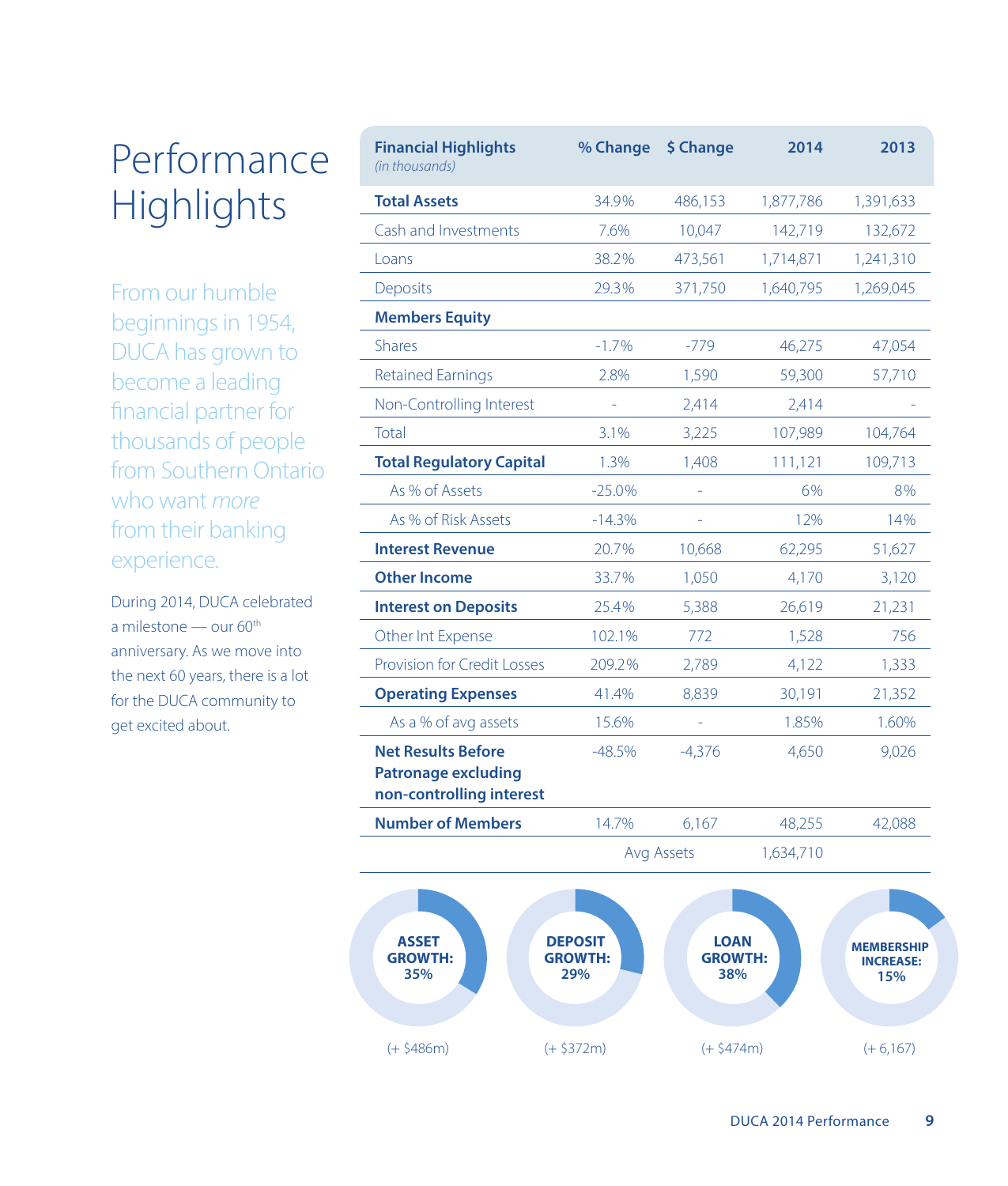

### **Net Interest Income** (millions)



### **Net Income Return on Average Assets** (as a % of average assets)



### **Regulatory Capital** (millions)





**Comprehensive Income Before Patronage** (millions)



### **Return on Regulatory Capital**  (Before Patronage)



### **Deposits** (millions)



### **Non-Interest Expense** (as a % of average assets)



### **Operating Efficency** (%)



### **O** DUCA Zenbanx Canada™ (ZBC) Total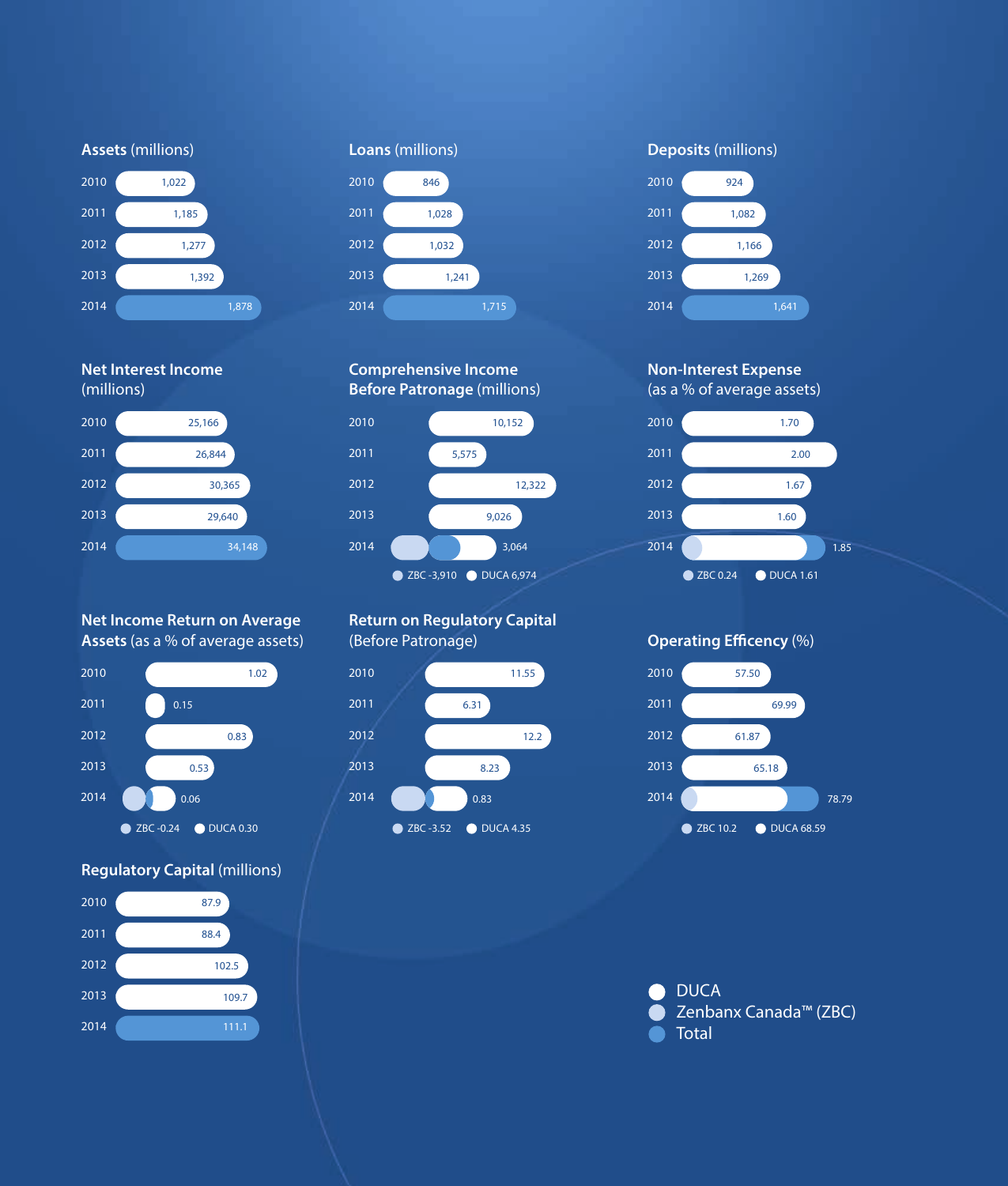## Credit Highlights

In 2014, DUCA achieved record growth in residential and commercial loan portfolios. Total loans and mortgages exceeded \$1.7 billion, reflecting a 38% rise over the previous fiscal year — a growth rate surpassing all other major Ontario credit unions. On the opposite side of the ledger, our deposit base grew 29% to \$1.64 billion.

2014 was a year for developing significant strength in credit management capacity to chart and propel our growth in origination and lending. Adhering to guidance from our regulators Deposit Insurance Corporation of Ontario (DICO), DUCA separated its origination and adjudication functions and added four senior positions in credit adjudication, supervision and maintenance of all problem loan accounts. By year-end, DUCA's credit team received a clear, favourable pass rating from DICO, while our origination group was setting records in lending and syndication. We are proud of this achievement and committed to maintaining this pass rating in the years ahead.

Fiscal 2014 also marked significant growth in our syndication activity. We broadened our reach to mortgage brokered deals and markets as DUCA led and participated in a number of large, complex deals in the Toronto financial community and beyond. For the first time, we are participating in a syndicated loan program in Ottawa, and have selectively put forward mezzanine financing to serve our Members and growth objectives. Our strategic alliances now extend to major Canadian Schedule "A" banks, and other prominent financial intermediaries, in addition to our sister credit unions of Ontario.

2014 saw the successful launch of DUCA Broker Services (DBS) — a high efficiency, focused, residential mortgage program to balance and complement our commercial

loan programs. In addition, we put forth a securitization program to strengthen our balance sheet and increase the much-needed liquidity for our lending activities another first for DUCA.

In 2014, we focused on our margins, fee structure, and profitability. We participated in larger, more complex transactions (thanks to the broad base and experience of our seasoned lenders). Our attention to risk management and prudent lending practices remained unwavering, attested to by the approval from our regulators in 2014. We established ourselves as a recognizable and capable partner among the community of credit unions and larger banking institutions. We are leading and participating in shared transactions with the aim of positively impacting the larger community, in addition to our profitability in the year ahead and beyond.

|                                         | 2014     |         |          | 2013          |
|-----------------------------------------|----------|---------|----------|---------------|
| <b>Lending Activity</b>                 | \$ (000) | #       | \$ (000) | #             |
| Personal Loans                          | 338      | 1,955   | 415      | 2,896         |
| <b>Residential</b><br>Mortgages         | 1.314    | 422,422 | 706      | 180,355       |
| Personal Prime<br>Line of Credit        | 486      | 18,828  | 768      | 11.548        |
| Commercial<br>Mortgages                 | 88       | 266,303 | 91       | 149,571       |
| <b>Business Loans</b>                   | 5        | 644     | 8        | 2,142         |
| <b>Business</b><br>Lines of Credit      | 15       | 9.995   | 17       | 1,020         |
| <b>Total</b><br><b>Lending Activity</b> | 2.246    | 720.147 |          | 1.705 347.532 |



In 2014, DUCA introduced SNAPP, Canada's first 100% online account opening service for prospective Members.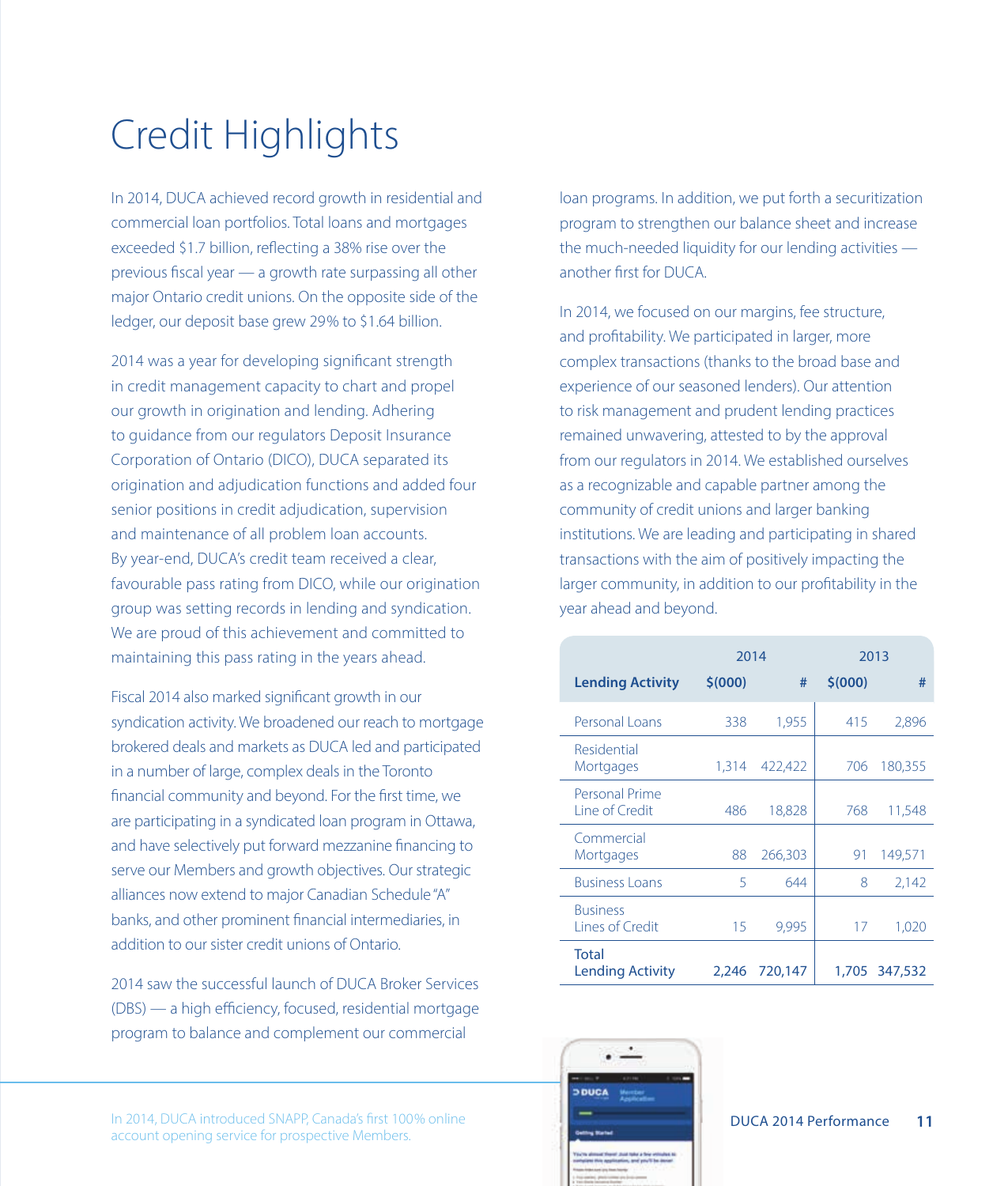### Our Teammates

| <b>Stat</b>                             | 2014   | 2013   |
|-----------------------------------------|--------|--------|
| <b>Full Time Equivalent</b>             | 178.4  | 146.73 |
| Headcount                               | 192    | 160    |
| <b>Full-time teammates</b>              | 81.25% | 81.25% |
| Part-time teammates                     | 1823%  | 18.13% |
| Voluntary turnover                      | 8.85%  | 10.63% |
| Fixed-Term<br><b>Contract Employees</b> | 0.52%  | 0.63%  |

We believe our teammates are central to our success and strive to remain a great place to work. Our significant growth in 2014 is mirrored by growth in our teammate base with a 21.6% increase in overall FTE. This ensures that we have the capacity and expertise to support our success.

Overall growth is just part of the teammate picture at DUCA. Our organization takes pride in providing our teammates not only with jobs, but good jobs. That's why DUCA prioritizes a generous benefits package and does not pass along premiums to our employee-base working more than 38 hours a week. In 2014, DUCA paid \$1.712 million in benefits costs and another \$380,000 in pension contribution benefits on behalf of our teammates.

### Living Wage at DUCA

In the communities DUCA operates, the minimum wage is not sufficient to cover many of the basic expenses, particularly for families with children. We view this reality as both concerning and at odds with DUCA's guiding principle: Fairness. In 2014, DUCA became the GTA's first employer to adopt a "living wage pay policy". This means we have adopted the living wage rate for Toronto provided by Living Wage Canada and are committed to alignment with this rate as it continues to evolve.

### What is a Living Wage?

The living wage is the hourly rate at which a household can meet its basic needs. It ensures all teammates are able to participate in their communities and experience a reasonable quality of life. The living wage lifts working families out of poverty and strengthens the communities in which they live. At DUCA, we view this as a fundamental principle of Fair Trade Banking.

### For the broader community this creates:

- Greater consumer spending power
- Increased spending in local economy
- Increased civic engagement
- Improved health

DUCA is proud to be a leading advocate for this issue. We joined a cross-sector working group aimed at updating the wage rate to ensure it represents the realities faced by our employees and other hard-working members of our community.

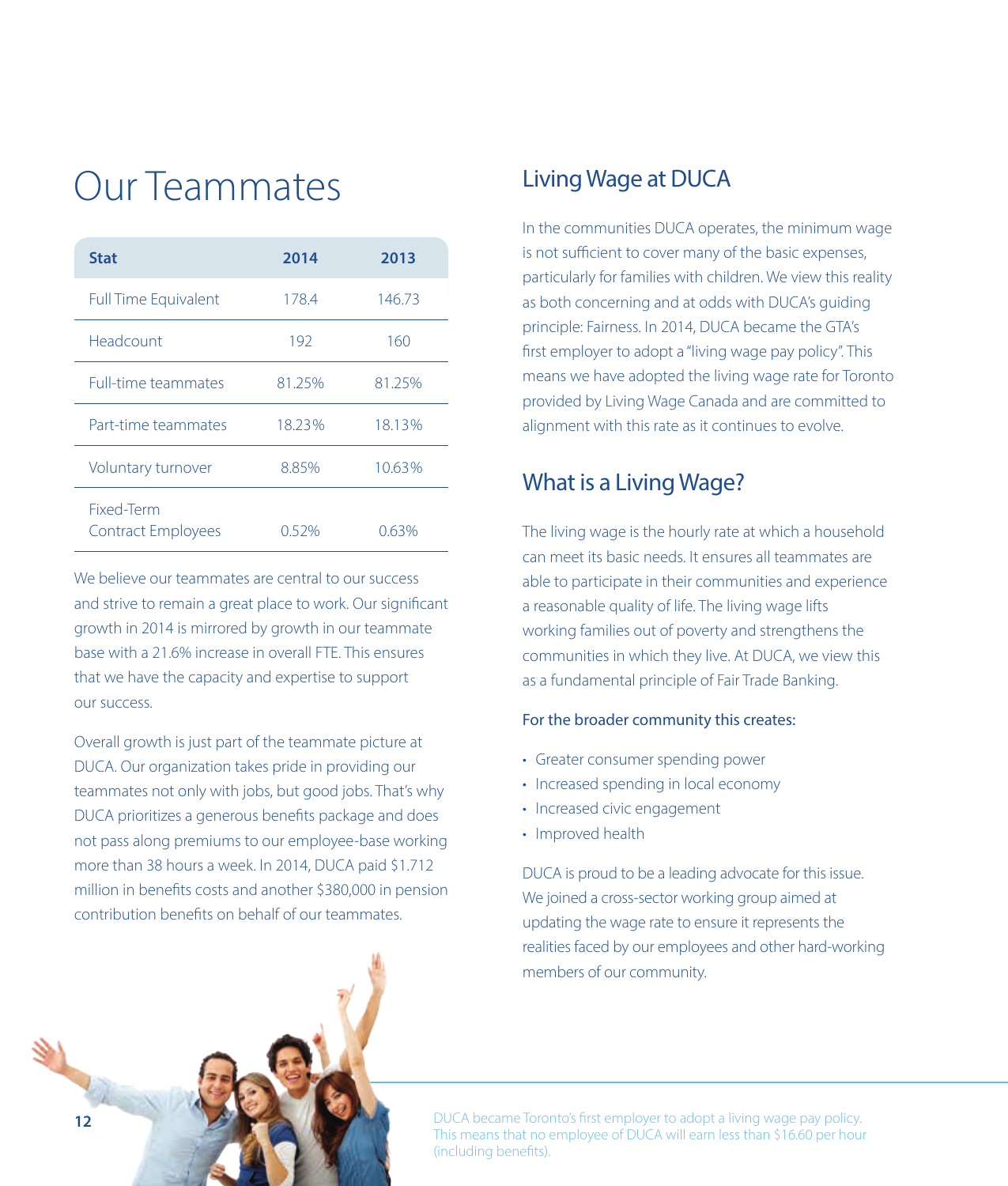## **Setting the stage for more**

2015 and beyond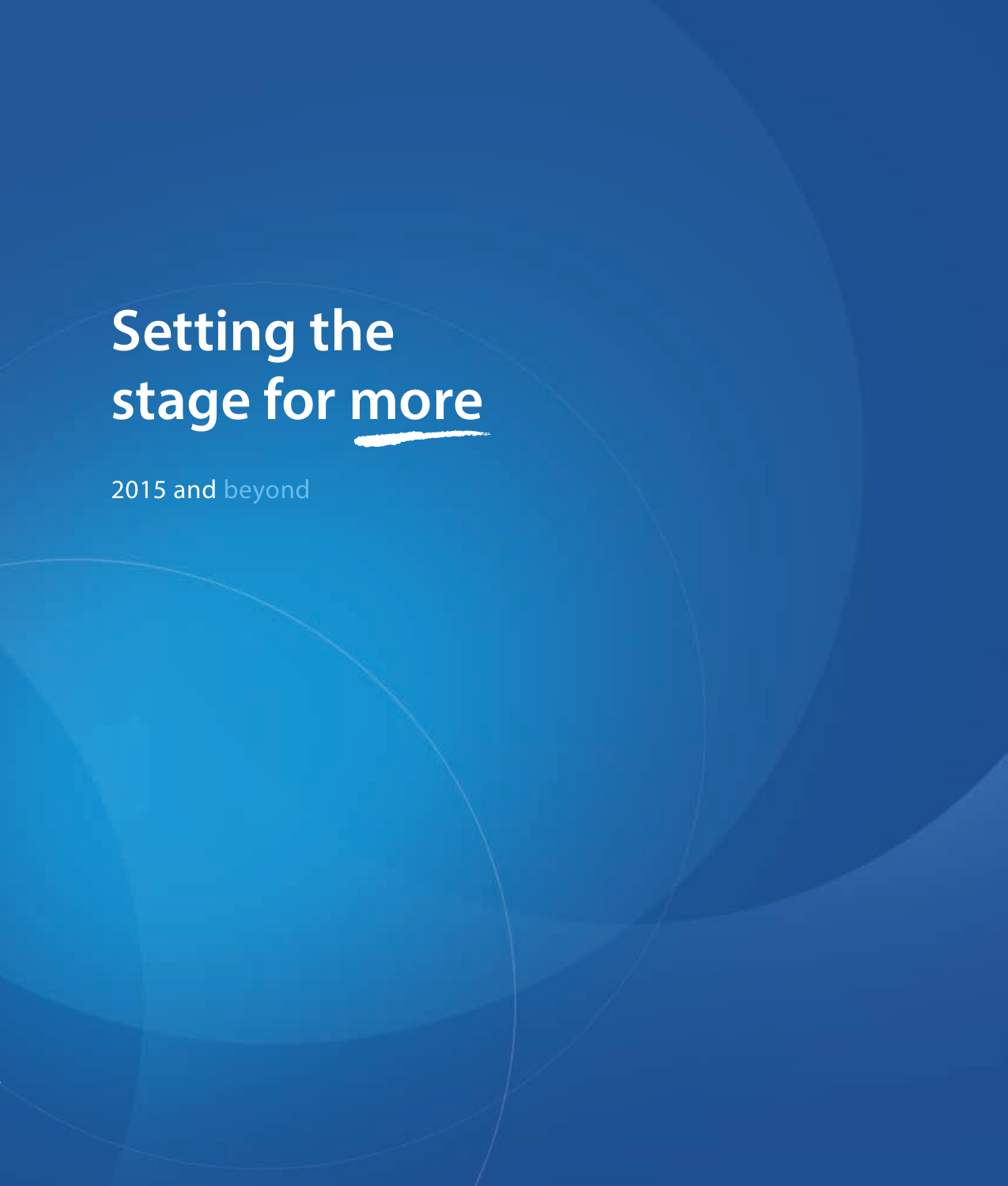## Co-operative Banking

We're proud to announce that DUCA has joined forces with the Credit Unions of Ontario to help promote the co-operative banking movement through a program that builds awareness around the many benefits of belonging to a credit union.

DUCA is (and has always been) a co-operative financial institution. We believe our profits should serve a higher purpose. We believe they should be shared with our Members through great rates, personalized service and community support. It's what sets us apart from the big banks.

Through this exciting initiative, we are supporting our philosophy of giving back and promoting what we believe to be 'the better way to bank.' By banding together with the Credit Unions of Ontario, we'll be able to reach our largest audience yet and help drive new Membership to our credit union.

To find out more visit cooperativebanking.ca

## Fair Trade Banking

At DUCA, we help our Members put many of the foundational financial pieces of their lives in place, such as mortgages, education and retirement. Yet, Members of DUCA have closely related social goals as well:

- They want to live in fair communities where everyone has the opportunity to participate.
- They want their families to experience a positive environment.
- They want to feel that the major components of their lives are aligned with their values.
- They want to receive a fair deal and want to trust that others are receiving the same.

At DUCA we are building a model designed for Canadians who want simple, low-cost community banking for people who care about their world, their community, and making a difference "Fair Trade Banking". We are a financial institution seeking to encourage more secure livelihoods and prosperous communities for all members of society. We provide communities with the tools they need to respond to issues related to poverty, homelessness and marginalization. We work closely with communities in pursuit of both financial, and social well-being.

This is a defining concept for the future of our organization. It refers not only to our voluntary philanthropic contributions, but to how we make our operating decisions as a business and the way we design products considerate of the needs of all our community members. 2014 was largely a time for planning and marks the beginning of this journey. We look forward to reporting on our future progress.

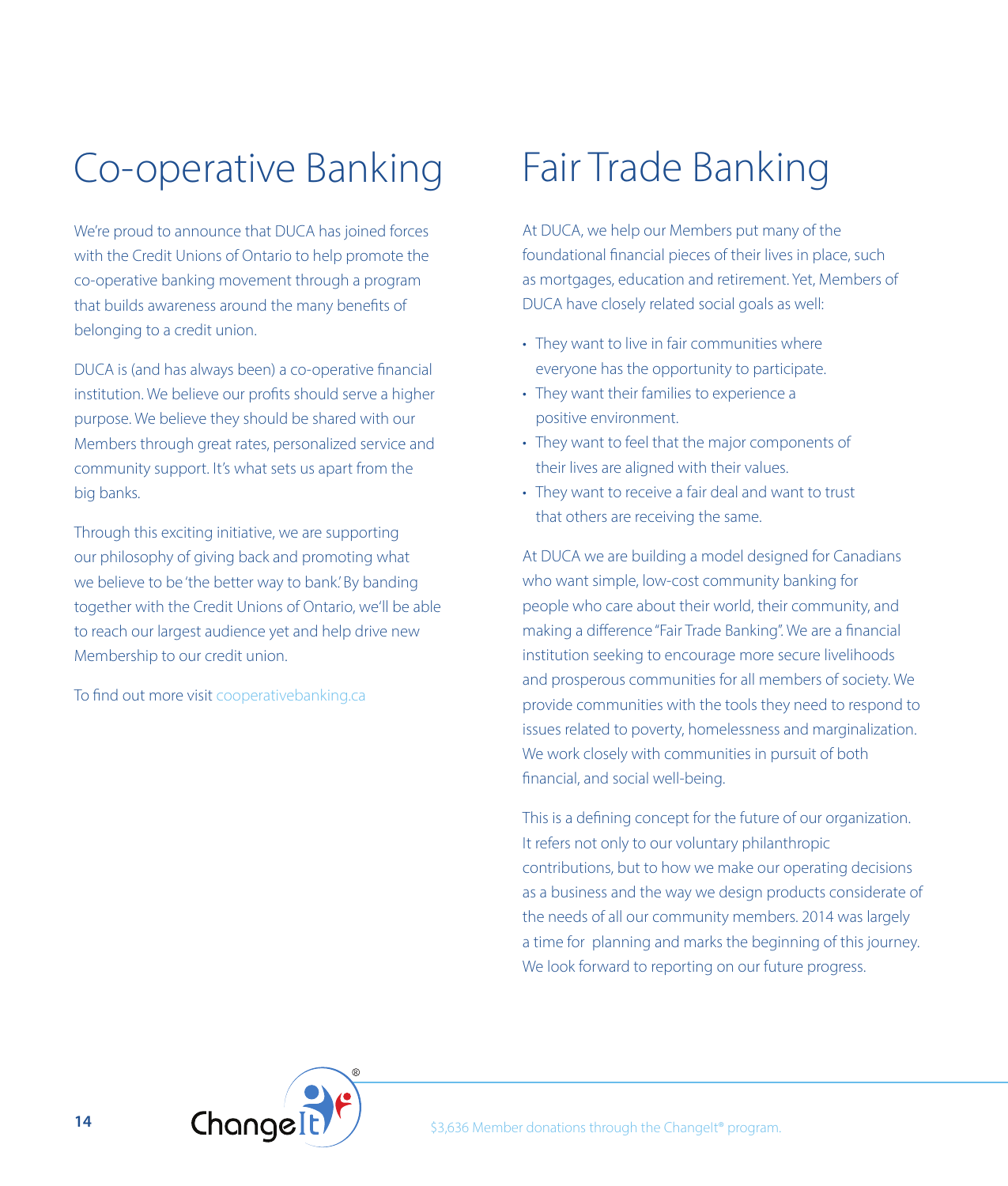## Doing *more* for Communities

### Community Investment Summary

DUCA has a long history of giving back to our community. Each year, DUCA commits a minimum of 3.5% of our pre-tax profit towards donations and community sponsorships. This is well beyond the Imagine Canada Caring Company standard of 1%. Our contribution to the community in 2014 is summarized below:

| <b>Community Investment Summary</b> |                                                           |           |  |  |
|-------------------------------------|-----------------------------------------------------------|-----------|--|--|
| Company<br>Investment               | Cash                                                      | \$531,519 |  |  |
|                                     | <b>During Working Hours</b><br><b>Volunteer Time</b>      | \$664     |  |  |
|                                     | In-Kind                                                   | \$0       |  |  |
|                                     | Program Management Costs                                  | \$25,500  |  |  |
|                                     | <b>Total Company Investment</b>                           | \$557,683 |  |  |
| <b>External</b>                     | <b>Employee Giving</b>                                    | \$7,936   |  |  |
| <b>Resources</b><br>Leveraged       | <b>External Giving</b>                                    | \$70,468  |  |  |
|                                     | <b>External In-Kind</b>                                   | \$1,568   |  |  |
|                                     | Non Working Hours<br><b>Employee Volunteers</b>           | 30        |  |  |
|                                     | # of Non Working Hours<br><b>Employee Volunteers</b>      | 601       |  |  |
|                                     | <b>Total External Resources</b><br><b>Leveraged (ERL)</b> | \$80,602  |  |  |
|                                     | <b>Total Contribution to</b><br>the Community             | \$638,285 |  |  |

### London Benchmarking Group (LBG) Canada



DUCA joined LBG Canada in 2014 out of recognition that in order to build a leading community

investment program, we must set the bar high and benchmark ourselves against other leading peers.

LBG Canada is a network of companies seeking to maximize the value of community investment, employee volunteering and employee giving programs — for communities, employees and for the business.

Our involvement with LBG Canada enables DUCA to have a full picture of our contribution the community. It also provides important peer benchmarking information to ensure our community investment approach meets or exceeds leading practice.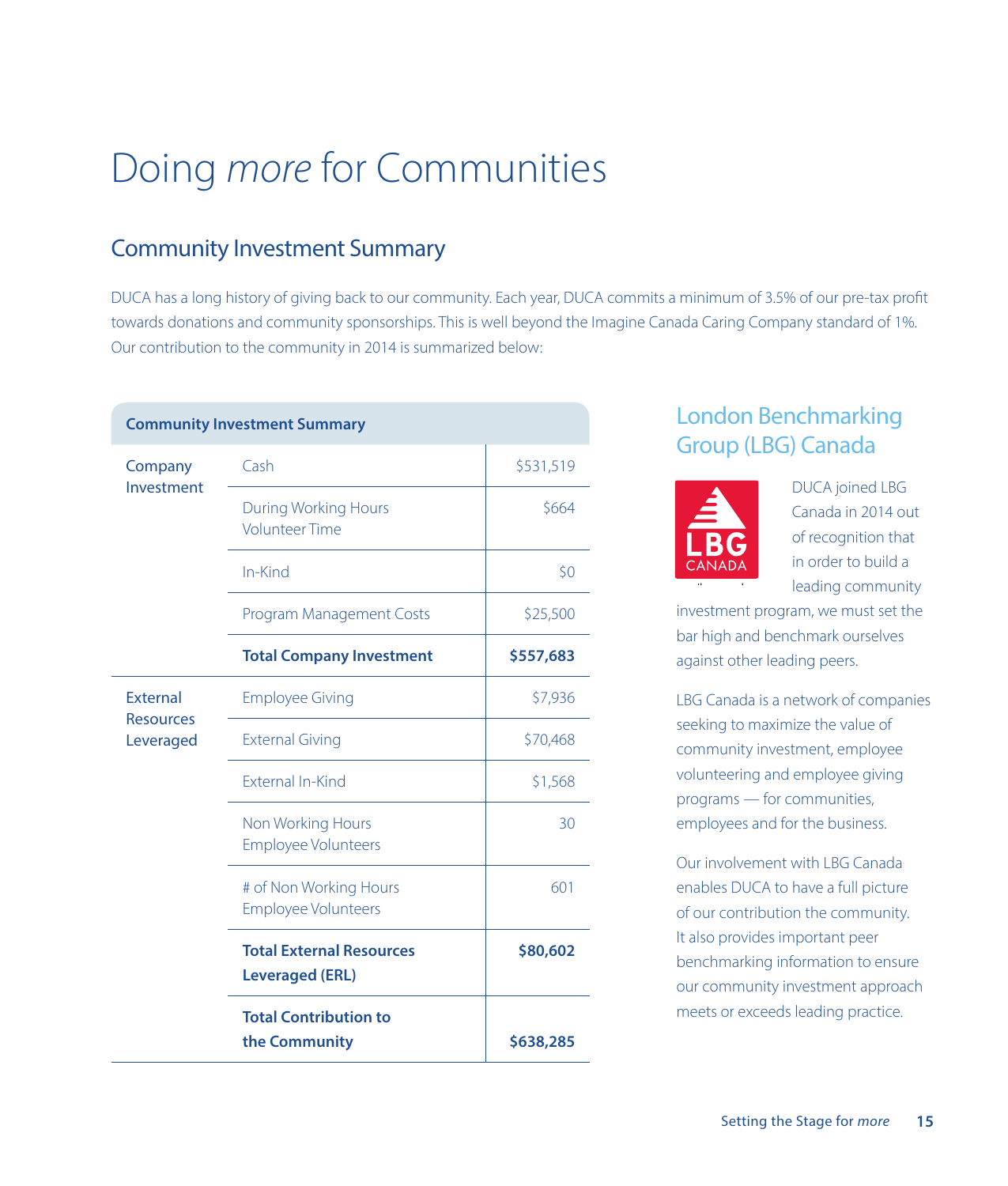### The DUCA Community in Action

Giving back to the community is a cornerstone on which DUCA was founded and continues to be a guiding force today. Just take a look at some of the shining examples of the ways our Members and DUCA teammates have made a difference in the past year alone:

- DU*good* Join-In Highlights: 335 new DUCA Members triggered \$16,750 in donations to 59 registered charities in 2014
- Changelt<sup>®</sup> Results: \$3,636 Member donations through the ChangeIt<sup>®</sup> program
- Teammate Volunteering: Over 600 hours of volunteering contributed by DUCA teammates
- Teammate Giving & External Giving: Over \$80,602 raised from our stakeholders in support of DUCA community initiatives

### Covenant House Executive Sleep Out



"At DUCA, we have a history of giving back to our Members and the communities we serve — a philosophy in which I firmly believe. The Executive Sleep Out is a great opportunity to raise awareness for a cause

that affects so many in our own city, not to mention across the country. Awareness and fundraising bring opportunity, and I believe it is important to provide opportunities for people to succeed, in the world of business and in their own personal lives. Who knows what can happen if you just give them a chance. I look forward to uniting with other executives across the city and participating in this special event." — Richard Senechal, President & Chief Executive Officer.

Ten-thousand children spend time living on the streets of Toronto each year. For three-decades, Covenant House Toronto has offered some 90,000 homeless youth the opportunity to move from a life on the street to a life with a brighter future. There are countless more children out there that need our help.

As Canada's largest youth agency, Covenant House Toronto provides 24/7 crisis care and has the widest range of services under one roof; including education, counselling, health care, employment assistance and job training. DUCA stakeholders helped raise \$61,416 to support the Covenant House Executive Sleep Out in 2014.

### Moving into 2015: "Building communities that DU*good*"

By the end of 2014, DUCA's community investment priorities changed in order to ensure our contributions have the greatest possible impact. Our objective is to work with community organizations to build the supports necessary so that all members of the community have an equal opportunity to participate.



Join-In Program: 335 new DUCA Members triggered \$16,750 in donations to 59 registered charities in 2014.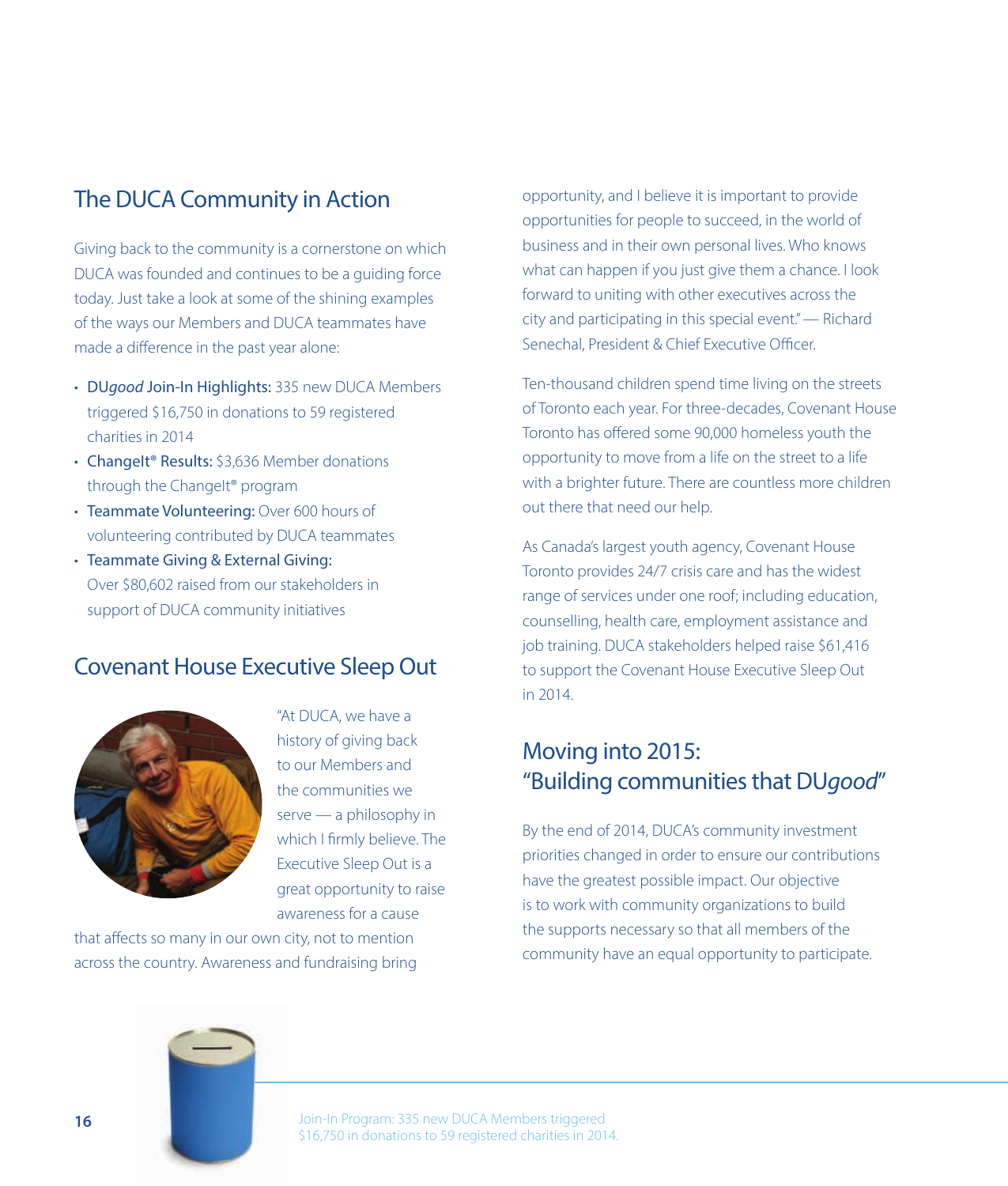In other words, to build communities that DU*good*. With this goal in mind, our new community investment focus will include the following strategic pillars:

Supporting transitions out of poverty: Key segments such as youth and newcomers are increasingly challenged to access economic opportunities and the community resources they need to thrive. DUCA will seek innovative approaches to address high rates of unemployment/underemployment and transitions back to the workforce for youth and newcomers.

Helping High Impact Programs Communicate their Value: Social profit organizations need a diverse base of donor support if they are to be truly sustainable. Yet, these organizations are very rarely funded to develop the evaluation and communication resources they need to communicate their results effectively. This leaves innovative social profit programming in a struggle to maintain the status quo, let alone scale their solutions. At DUCA, we will enable high impact initiatives to grow by providing the resources they need to conduct these assessments and communicate the results.  $15<sub>8</sub>$ 

> Promoting Fair Financial Inclusion: Many of the most vulnerable Members of our community experience difficulty gaining access to mainstream banking services. This often leads them to participating in highcost, predatory lending and cheque cashing services. These services create a vicious cycle of lending and repayment which leaves low-income individuals in an increasingly worse financial situation. DUCA will work

with community partners to support the development of thought-leadership in this area and test innovative approaches to addressing these issues.

### Using Our Capital to DU*good:* Community Impact Loans

DUCA has a history of working with individuals and organizations in our community who don't have access to finance support at other institutions. At the end of 2014, DUCA had a total of \$82,612,003 allocated in community impact business loans. This includes lending to community organizations such as non-profits, co-operatives, faith-based organizations and other organizations seeking to have a positive impact on society. This represents 13.33% of our business lending portfolio at DUCA. In addition to our business lending, DUCA also has a total co-op housing mortgage portfolio of \$59 million.

### Community Impact Loans Breakdown by Purpose

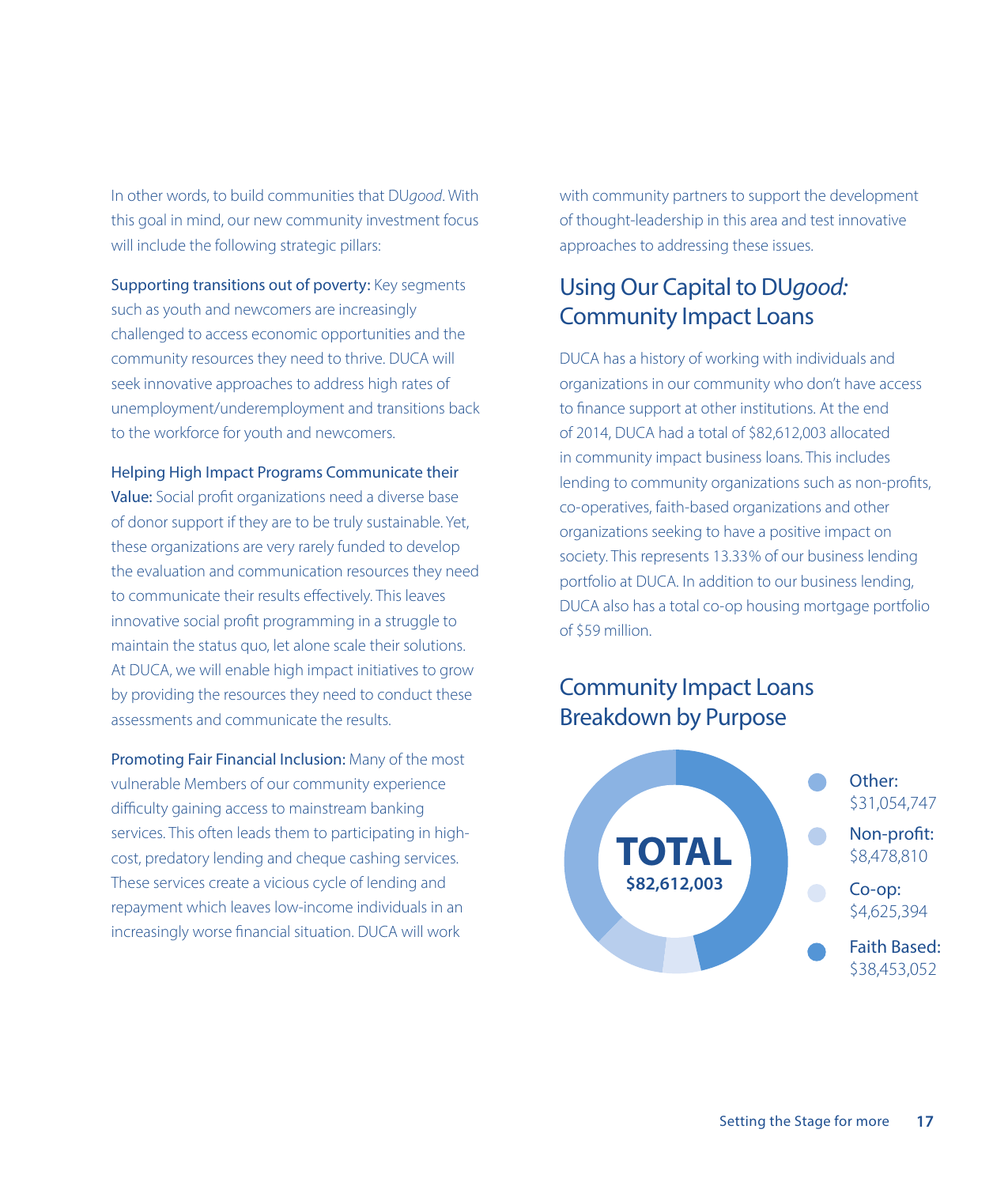

### ZenBanxCanada<sup>™</sup>

## What is ZenBanx Canada™?

ZenBanx Canada™ is a mobile bank account for "citizens of the world" whose lives, work and interests cross national borders. ZenBanx Canada™ lets Canadians and those who use multiple currencies, like Transnational Workers, Recent Immigrants and Overseas Students save money in the currencies they use, and send money from wherever they are to wherever it needs to be quickly and easily, all from one account that they control.

### Why ZenBanx Canada™?



ZenBanx Canada™ founder and CEO, Arkadi Kuhlmann revolutionized banking for the main street consumer with ING Direct. The inspiration for the ZenBanx Account came from his realization

that, increasingly, the people who were making their homes in Canada had been born in other countries and that their banking needs were going unmet with the current system. In short, people are infinitely mobile but their money is not. Often new immigrants will recount their difficulties in establishing financial relationships or opening a bank account and how helpless they felt trying to get a credit card and establish a credit rating. The initial difficulty continues when the "new" Canadian wants to send money to loved ones in their home country. It's not easy, cost effective, fast, or secure. People have learned how to work around the system. Digital currencies and non-bank money transfer vendors exist, and are popular, but those non-bank solutions all come with their own issues.

The ZenBanx Account was inspired by this simple question: If people can easily cross borders, why can't their money? ZenBanx Canada™ is driven by a belief that money is a force for good and should be as free to move as people are.

### What makes ZenBanx Canada™ Different?

The ZenBanx Account is a secure bank account, regulated and insured\* like other Canadian Banks and credit unions, but with a difference: each account can hold up to five different currencies at once, and interest is earned, just like a savings account.

The ZenBanx Account provides total flexibility to convert from one currency to another when convenient or whenever the money is needed.



| and <b>Y</b><br>Jenny<br>2en since Jan 28, 2015 | $\blacksquare$<br>Ξ |
|-------------------------------------------------|---------------------|
| & Notification                                  |                     |
| Tracking<br>ęс                                  |                     |
| History                                         |                     |
| 88 Contacts                                     |                     |
| Send Favourites                                 |                     |
|                                                 |                     |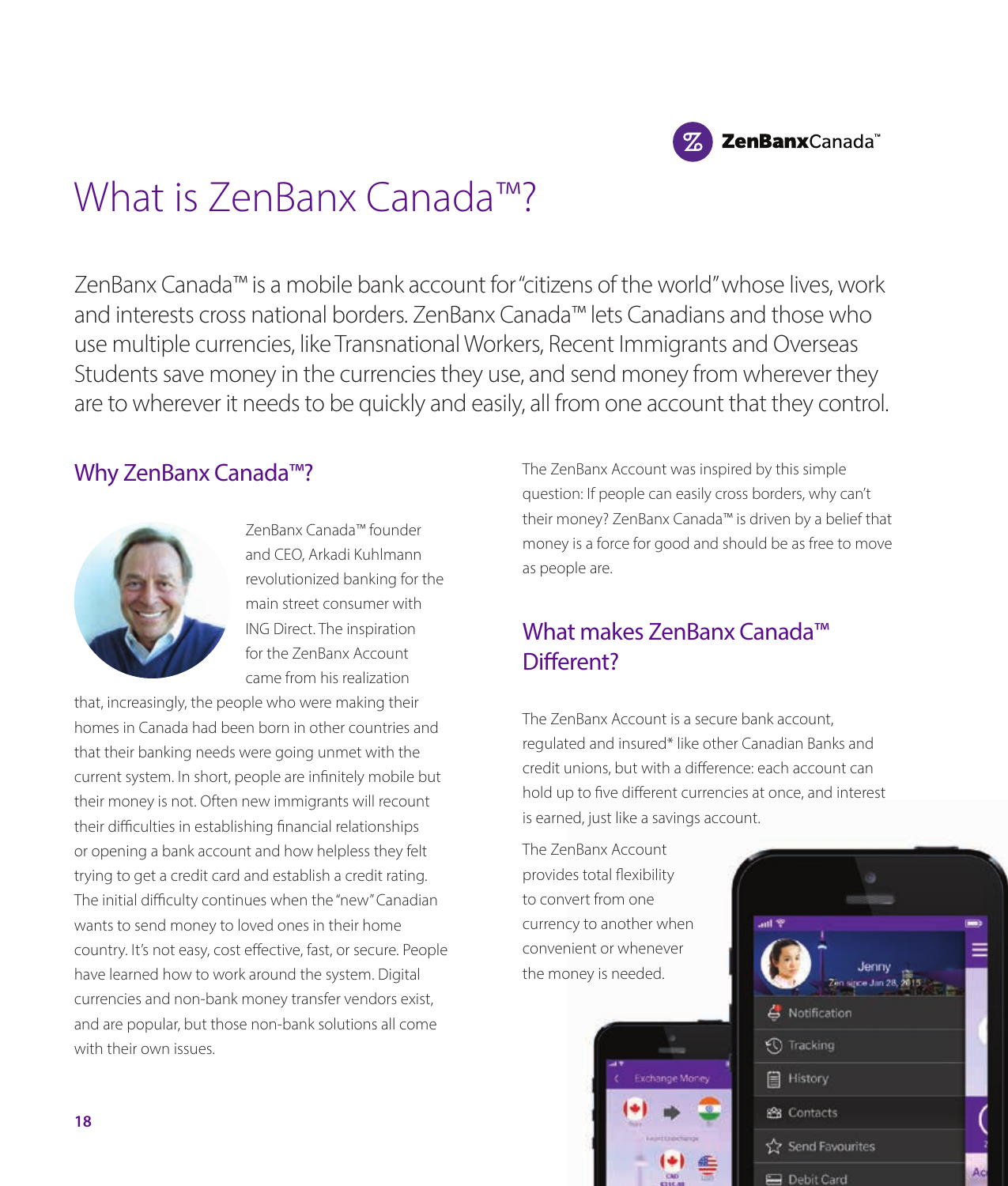Funds can be added to the ZenBanx Account any time by electronically transferring money from another of the account holder's bank accounts, a wire transfer or through mobile deposit.

And with a ZenBanx Account, customers can send money in any of the currencies supported to anywhere in the world, all from their mobile device. The ZenBanx Account even makes money a little more social by letting customers create their own private network of trusted contacts and attach personal notes and photos when they send money.

### Why Partner with ZenBanx?

ontacts **DD CONTACT** 

ZenPay

amount to send is \$5.00.

ZenBanx Canada™ is a partnership between DUCA and ZenBanx Holdings Ltd., the financial technology company that created and owns the international ZenBanx brand and network technology. Founded on a close alignment of values and strategic foresight, ZenBanx Canada™ supports DUCA in the achievement of a number of its core strategic objectives. Like DUCA, ZenBanx Canada™ was created to deliver on a larger social purpose. Our mission of 'liberating the world's human capital by mobilizing its' money is founded on

> the belief that a person's money should be a source for good. ZenBanx Canada™ is grounded firmly in the belief that a company can 'do good' while 'doing well'.

And where DUCA is driven by a passion to deliver *more* and always places Member interests at the forefront of all activities, similarly, every element of the ZenBanx Canada™ proposition begins with our Members at the centre. It is a product built on the unmet needs of global citizens and is designed to deliver a Member pleasing experience at every stage.

In addition to a clear alignment of values, ZenBanx Canada™ will play a strong supporting role in achieving DUCA's sustainable growth strategic priorities

DUCA is a credit union with strong immigrant roots. The ZenBanx Account provides a product that will appeal to the unmet regulated banking needs in these communities.

The group, 'citizens of the world,' are immigrants who regularly send money to family in their home countries and will be among those most interested in using The ZenBanx Account. Some are new to Canada while others have established lives in Canada. Their commonality is that they all struggle with the lack of mobility of their money. The ZenBanx Account will act as an entry for these customers to help them understand the DUCA value proposition and provide a gateway into DUCA membership. In addition, the mobile nature of the ZenBanx Account will attract a portion of Canada's 9 million Millennials and support DUCA in efforts to grow membership amongst this crucial 18-34 demographic.

\* Canadian Deposit insurers only insure Canadian funds for banks and credit unions.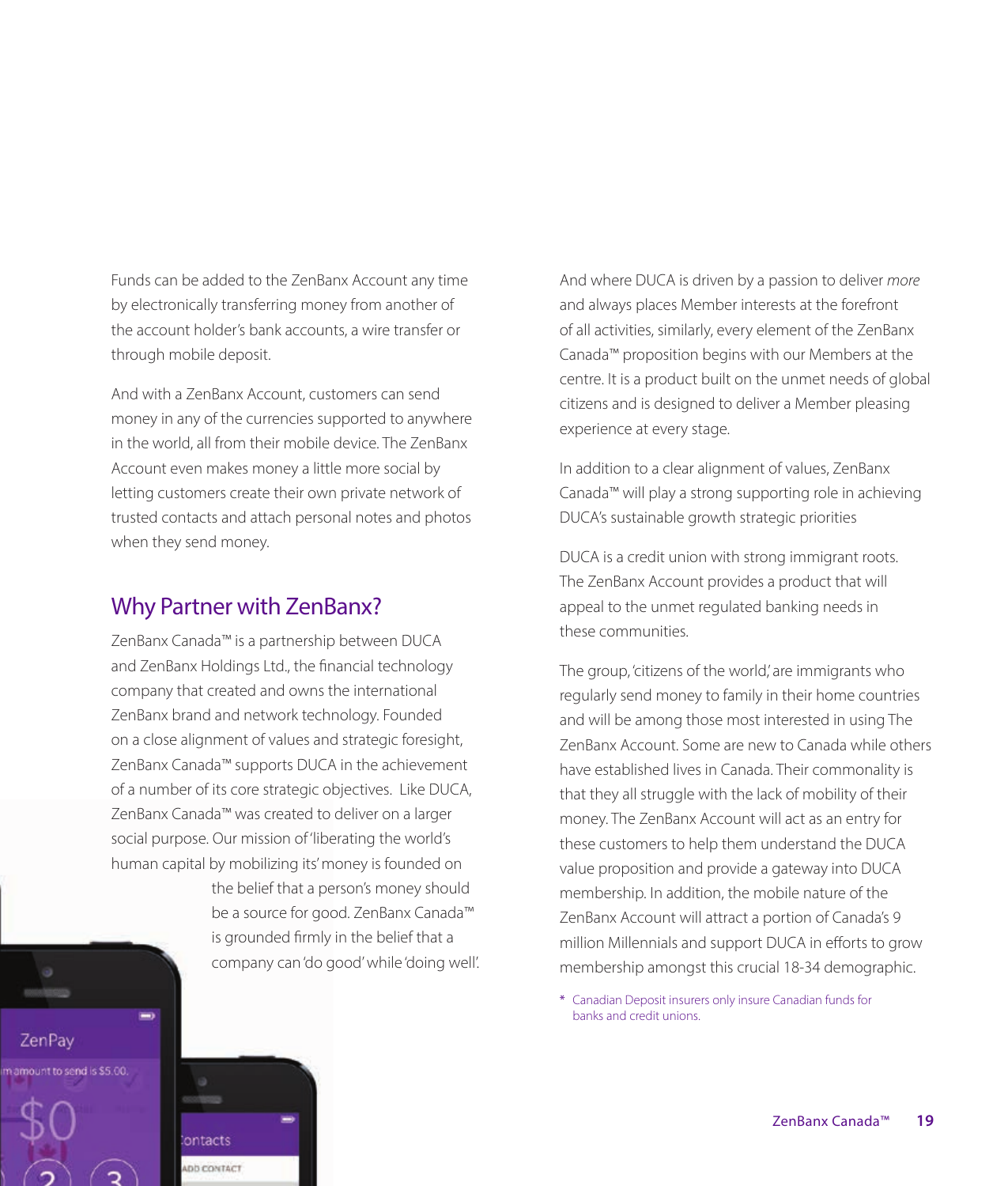## **Financial Performance**

2014 by the numbers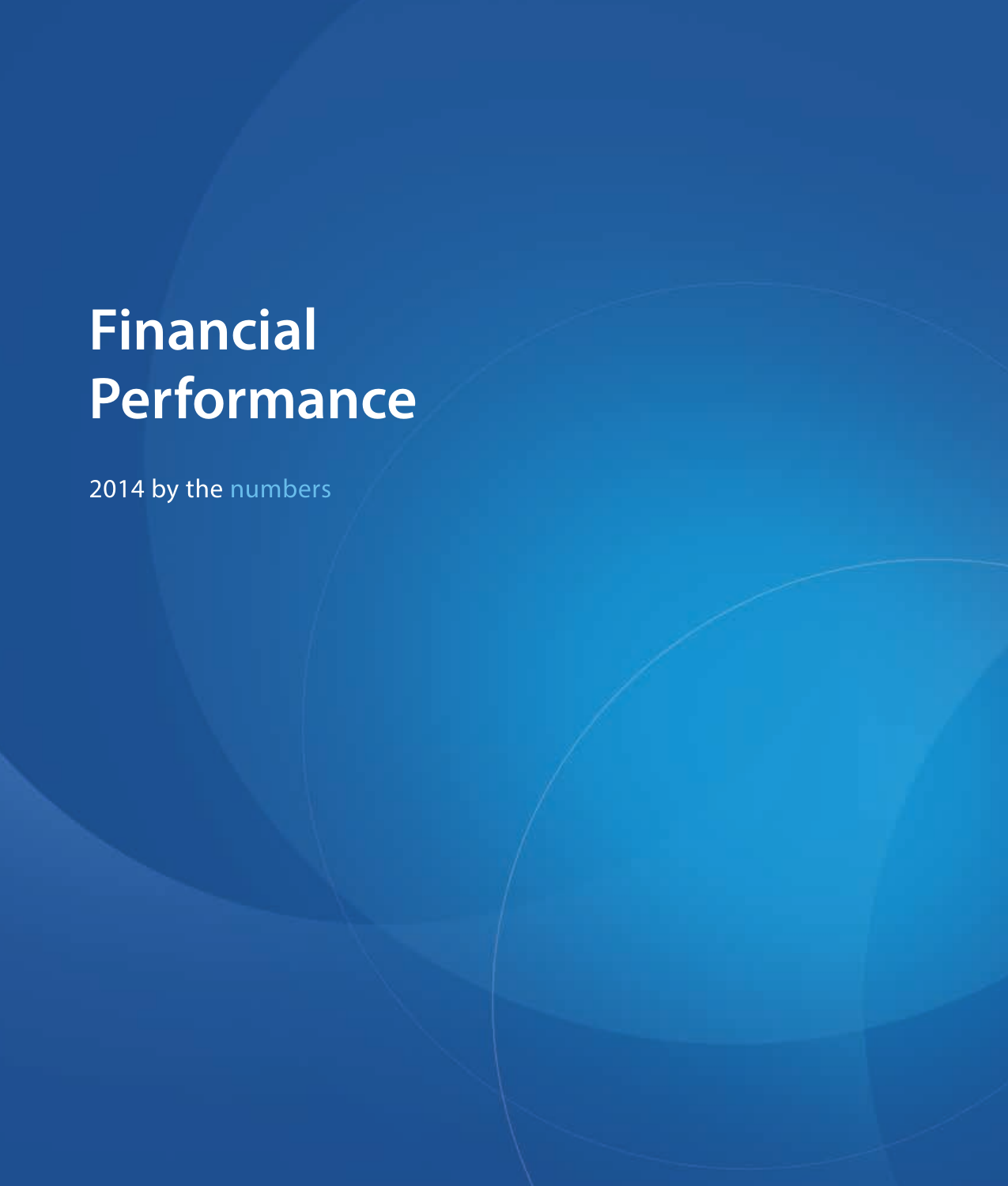## Report of the Independent Auditors on the Summary Financial Statements

### To the Members of DUCA Financial Services Credit Union Ltd.

The accompanying summary consolidated financial statements of DUCA Financial Services Credit union Ltd., which comprise the summary consolidated statement of financial position as at December 31, 2014, the summary consolidated statement of comprehensive income and changes in equity for the year then ended, and related notes, are derived from the complete audited consolidated financial statements, prepared in accordance with International Financial Reporting Standards, of DUCA Financial Services Credit Union Ltd. as at and for the year ended December 31, 2014.

We expressed an unmodified audit opinion on those complete consolidated financial statements in our auditors' report dated March 10, 2015.

The summary consolidated financial statements do not contain all the requirements of International Financial Reporting Standards applied in the preparation of the complete audited consolidated financial statements of DUCA Financial Services Credit Union Ltd. Reading the summary consolidated financial statements, therefore, is not a substitute for reading the complete audited consolidated financial statements of DUCA Financial Services Credit Union Ltd.

### Management's Responsibility for the Summary Consolidated Financial Statements

Management is responsible for the preparation of the summary consolidated financial statements in accordance with the basis described in Note 1.

### Auditors' Responsibility

Our responsibility is to express an opinion on the summary consolidated financial statements based on our procedures, which were conducted in accordance with Canadian Auditing Standard (CAS) 810, "Engagements to Report on Summary Financial Statements."

### Opinion

In our opinion, the summary consolidated financial statements derived from the complete audited consolidated financial statements of DUCA Financial Services Credit Union Ltd. as at and for the year ended December 31, 2014 are a fair summary of those complete consolidated financial statements, in accordance with the basis described in Note 1.

 $KPMS$  16

Charter Professional Accountants, Licensed Public Accountants March 10, 2015 Toronto, Canada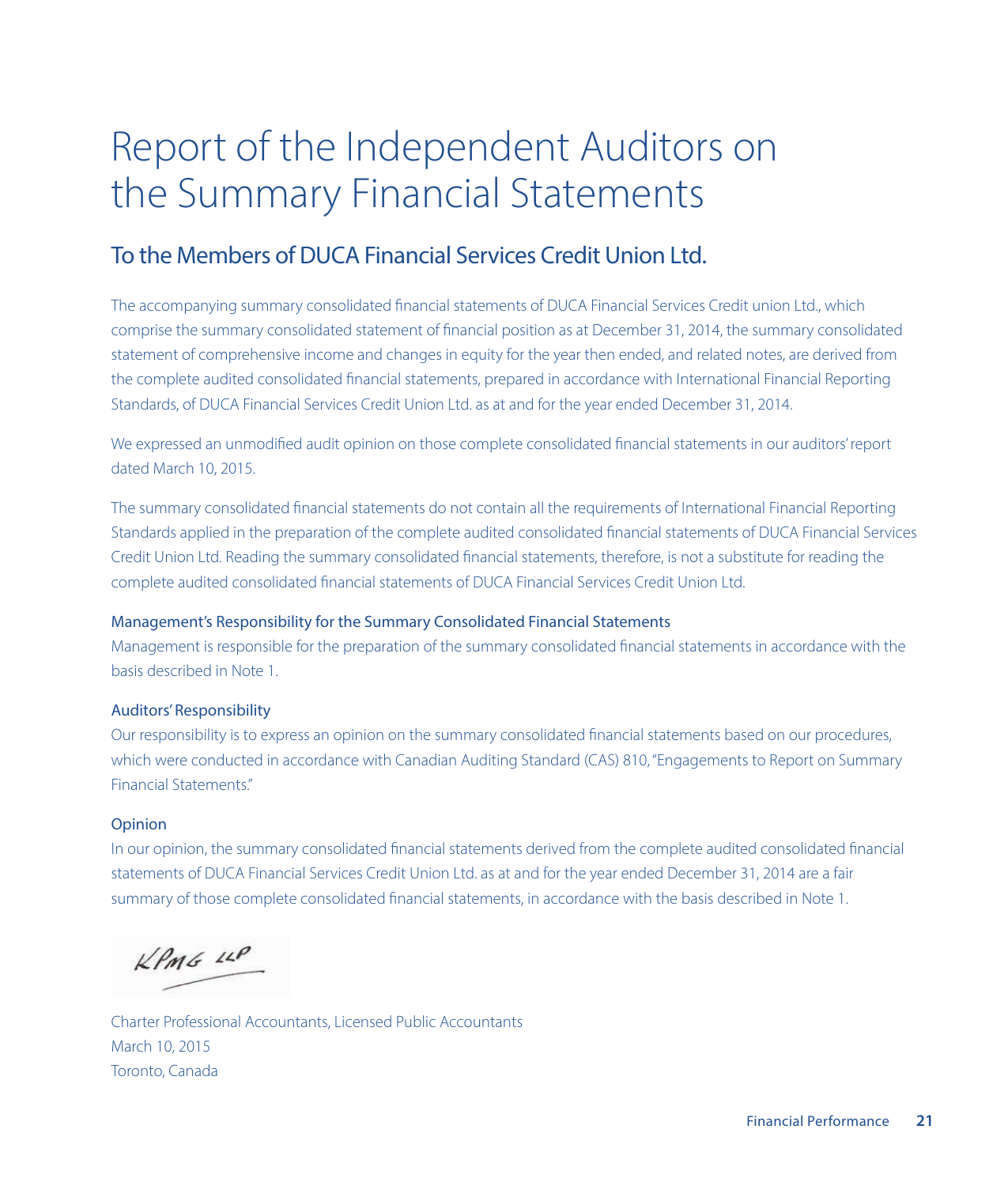## Consolidated Statement of Financial Position

| As at December 31 <sup>st</sup> (in thousands of dollars) | 2014      | 2013      |
|-----------------------------------------------------------|-----------|-----------|
| <b>Assets</b>                                             |           |           |
| Cash and Cash Equivalents                                 | 22,483    | 22,550    |
| Investments                                               | 120,236   | 110,122   |
| Loans to Members                                          | 1,624,189 | 1,241,757 |
| Securitized Mortgages                                     | 91,031    |           |
| Unamortized Broker Fee                                    | 3,478     |           |
| Accrued interest Receivables                              | 2,459     | 2,050     |
| Allowance for Credit Losses                               | $-6,286$  | $-2,497$  |
| Other Assets                                              | 2,196     | 1,476     |
| Income Tax Receivable                                     | 2,185     |           |
| Property & Equipment                                      | 13,896    | 13,424    |
| Asset Held for Sale                                       |           | 565       |
| Derivative Financial Instrument                           | 241       | 165       |
| Deferred Tax Asset                                        |           | 343       |
| Goodwill                                                  | 1,678     | 1,678     |
| <b>Total Assets</b>                                       | 1,877,786 | 1,391,633 |



Approved on behalf of the Board

**Ralph Kikkert, Director** 



**Marijke Kanters, Director** 

### **Liabilities**

| <b>Total Liabilities</b>                 | 1,769,797 | 1,286,869 |
|------------------------------------------|-----------|-----------|
| Member Shares                            | 1.770     | 1,833     |
| Deferred Tax                             | 556       |           |
| Deferred Revenue                         | 2.149     | 426       |
| Patronage Return and Dividend Payable    | 3,124     | 2,945     |
| Derivative Financial Instrument          | 338       | 819       |
| Income Tax Payable                       |           | 850       |
| Accounts Payable and Accrued Liabilities | 5,798     | 3,951     |
| Mortgage-backed Security Liabilities     | 91,251    |           |
| Securitization Liabilities -             |           |           |
| <b>Borrowings</b>                        | 24,016    | 7,000     |
| <b>Member Deposits</b>                   | 1,640,795 | 1,269,045 |
|                                          |           |           |

### **Equity**

|                          | 1,877,786 | 1,391,633 |
|--------------------------|-----------|-----------|
| <b>Total Equity</b>      | 107,989   | 104,764   |
| Non-controlling Interest | 2.414     | ٠         |
| <b>Retained Earnings</b> | 59,300    | 57.710    |
| <b>Shares</b>            | 46.275    | 47,054    |
|                          |           |           |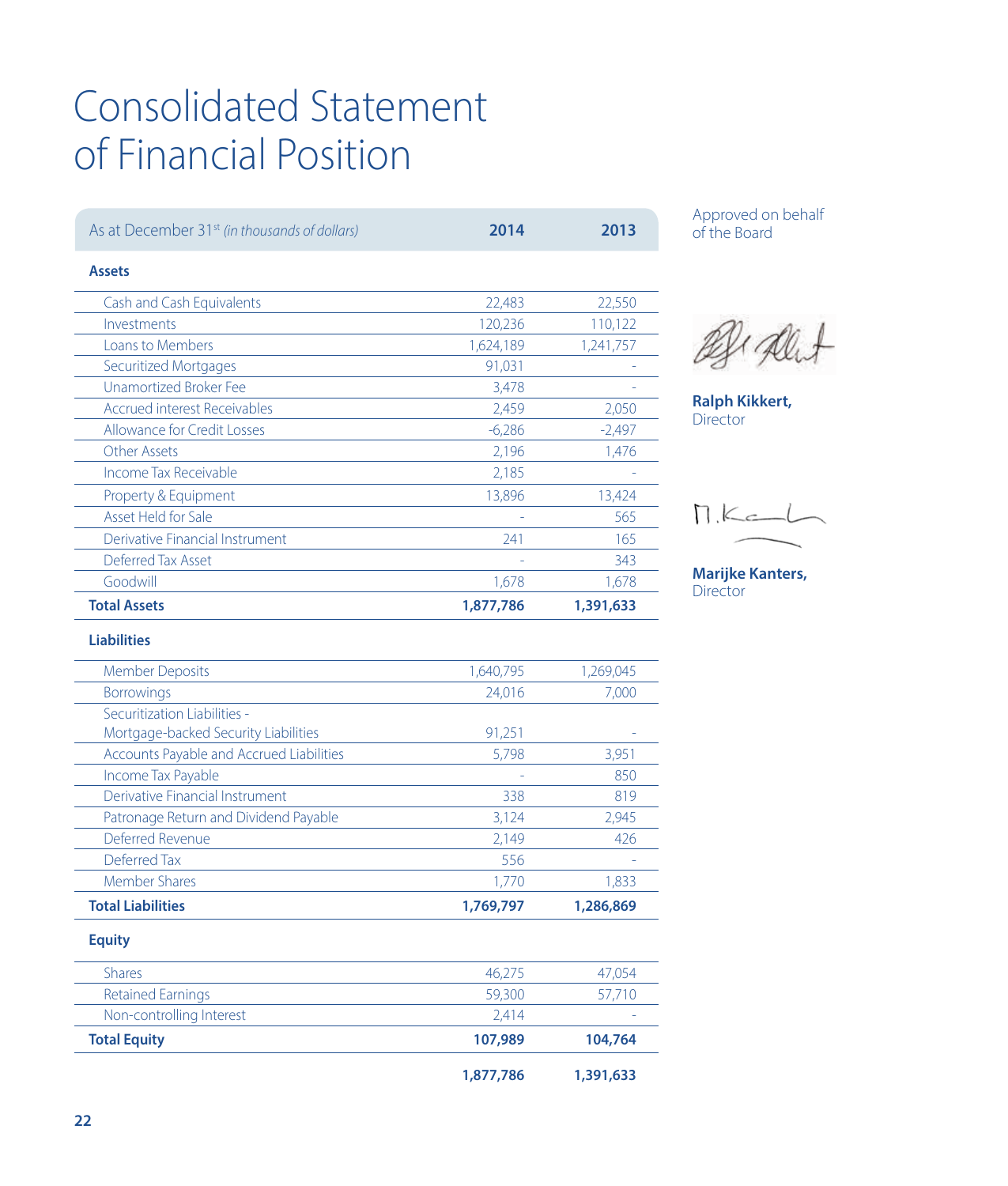## Consolidated Statement of Comprehensive Income

| As at December 31 <sup>st</sup> (in thousands of dollars)                 | 2014     | 2013     |
|---------------------------------------------------------------------------|----------|----------|
| <b>Revenue</b>                                                            |          |          |
| Interest on Member Loans                                                  | 60,411   | 49,459   |
| Other Interest                                                            | 1,884    | 2,168    |
|                                                                           | \$62,295 | \$51,627 |
| <b>Expenses</b>                                                           |          |          |
| Interest on Member Deposits                                               | 26,619   | 21,231   |
| Other Interest                                                            | 1,528    | 756      |
|                                                                           | \$28,147 | \$21,987 |
| <b>Net Interest Income</b>                                                | 34,148   | 29,640   |
| <b>Other Income</b>                                                       | 4,170    | 3,120    |
| <b>Provision for Credit Losses</b>                                        | 4,122    | 1,333    |
| Net Interest and Other Income After<br><b>Provision for Credit Losses</b> |          |          |
|                                                                           | 34,196   | 31,427   |
| <b>Operating Expenses</b>                                                 |          |          |
| Deposit Insurance                                                         | 931      | 890      |
| Depreciation and Amortization                                             | 1,325    | 1,391    |
| Director and Committees                                                   | 410      | 398      |
| <b>Employee Salary and Benefits</b>                                       | 12,635   | 10,629   |
| Other Operating and Admin                                                 | 9,047    | 6,392    |
| Occupancy                                                                 | 2,126    | 2,393    |
| Gain on Derivative Instrument                                             | $-193$   | $-741$   |
| ZenBanx Canada™                                                           | 3,910    |          |
|                                                                           | \$30,191 | \$21,352 |
| Income Before Patronage and Taxes                                         | 4,005    | 10,075   |
| Patronage Return                                                          | 2,141    | 2,005    |
| Income Before Income Taxes and                                            |          |          |
| Non-controlling Interest                                                  | 1,864    | 8,070    |
| <b>Income Taxes</b>                                                       | 941      | 1,049    |
| Comprehensive Income                                                      | 923      | 7,021    |
| Net Loss Attributable                                                     |          |          |
| to Non-controlling Interest                                               | $-1,586$ |          |
| Net Income                                                                | 2,509    | 7,021    |

#### **Note 1:**

The summary financial statements are derived from the audited financial statements, prepared in accordance with International Financial Reporting Standards.

Management is responsible for the preparation of the Summary Financial Statements.

The preparation of these summary financial statements requires management to determine the information that needs to be reflected in them so that they are consistent in all material respects with, or represent a fair summary of, the audited financial statements.

Management prepared these summary financial statements using the following criteria:

- a. the summary financial statements include the summary statement of financial position and the summary statements of comprehensive income and changes in Members' equity.
- b. information in the summary financial statements agrees with the related information in the audited financial statements;
- c. the summary financial statements contain the information from the audited financial statements dealing with matters having a pervasive or otherwise significant effect on the summarized financial statements.

Please note that the 2014 audited financial statements are available through any of our 15 branches.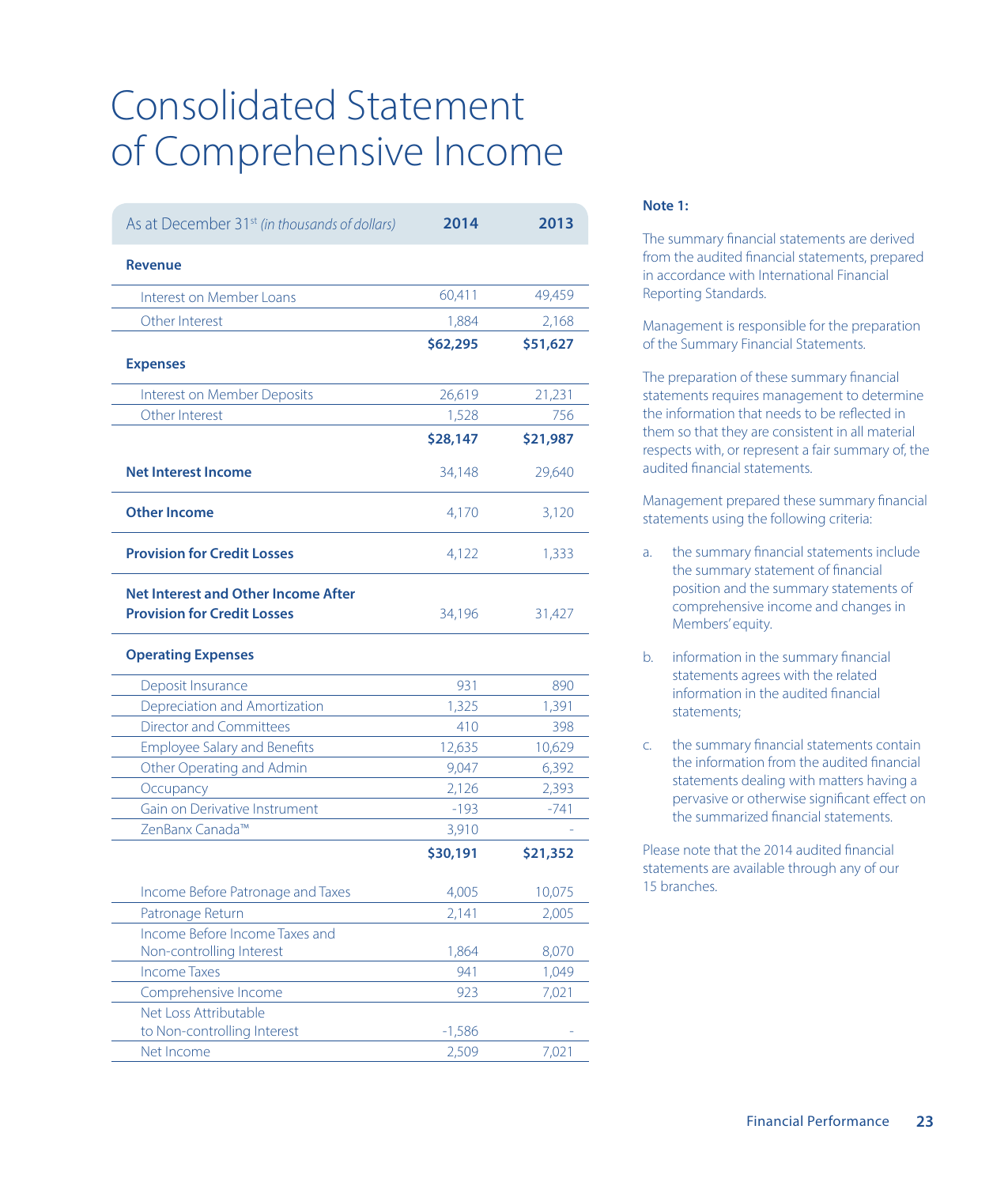## Consolidated Statement of Changes in Equity

| As at December 31st<br>(in thousands of dollars) | <b>Member</b><br><b>Shares</b> | <b>Retained</b><br><b>Earnings</b> | <b>Non-controlling</b><br><b>Interest</b> | <b>Total</b> |
|--------------------------------------------------|--------------------------------|------------------------------------|-------------------------------------------|--------------|
| Balance on Dec. 31, 2012                         | \$47,680                       | \$51,657                           |                                           | \$99,337     |
| Net Income                                       |                                | 7,021                              |                                           | 7,021        |
| Dividends to Members                             |                                | $-968$                             |                                           | $-968$       |
| Issue of Class "A" Shares                        | 2,580                          |                                    |                                           | 2,580        |
| Redemption of Class "A" Shares                   | $-2,489$                       |                                    |                                           | $-2,489$     |
| Redemption of Class "B" Shares                   | $-717$                         |                                    |                                           | $-717$       |
| Balance on Dec. 31, 2013                         | \$47,054                       | \$57,710                           |                                           | \$104,764    |
| Net Income                                       |                                | 2,509                              | $-1,586$                                  | 923          |
| Dividends to Members                             |                                | $-919$                             |                                           | $-919$       |
| Issue of Class "A" Shares                        | 2,621                          |                                    |                                           | 2,621        |
| Redemption of Class "A" Shares                   | $-3,400$                       |                                    |                                           | $-3,400$     |
| Capital Contributed                              |                                |                                    | 4,000                                     | 4,000        |
| Balance on Dec. 31, 2014                         | \$46,275                       | \$59,300                           | \$2,414                                   | \$107,989    |



For 2014, DUCA distributed \$3 million in Class "A" Bonus Shares through our Profit Sharing Program. Shares were paid to qualifying Member accounts on January 1, 2014.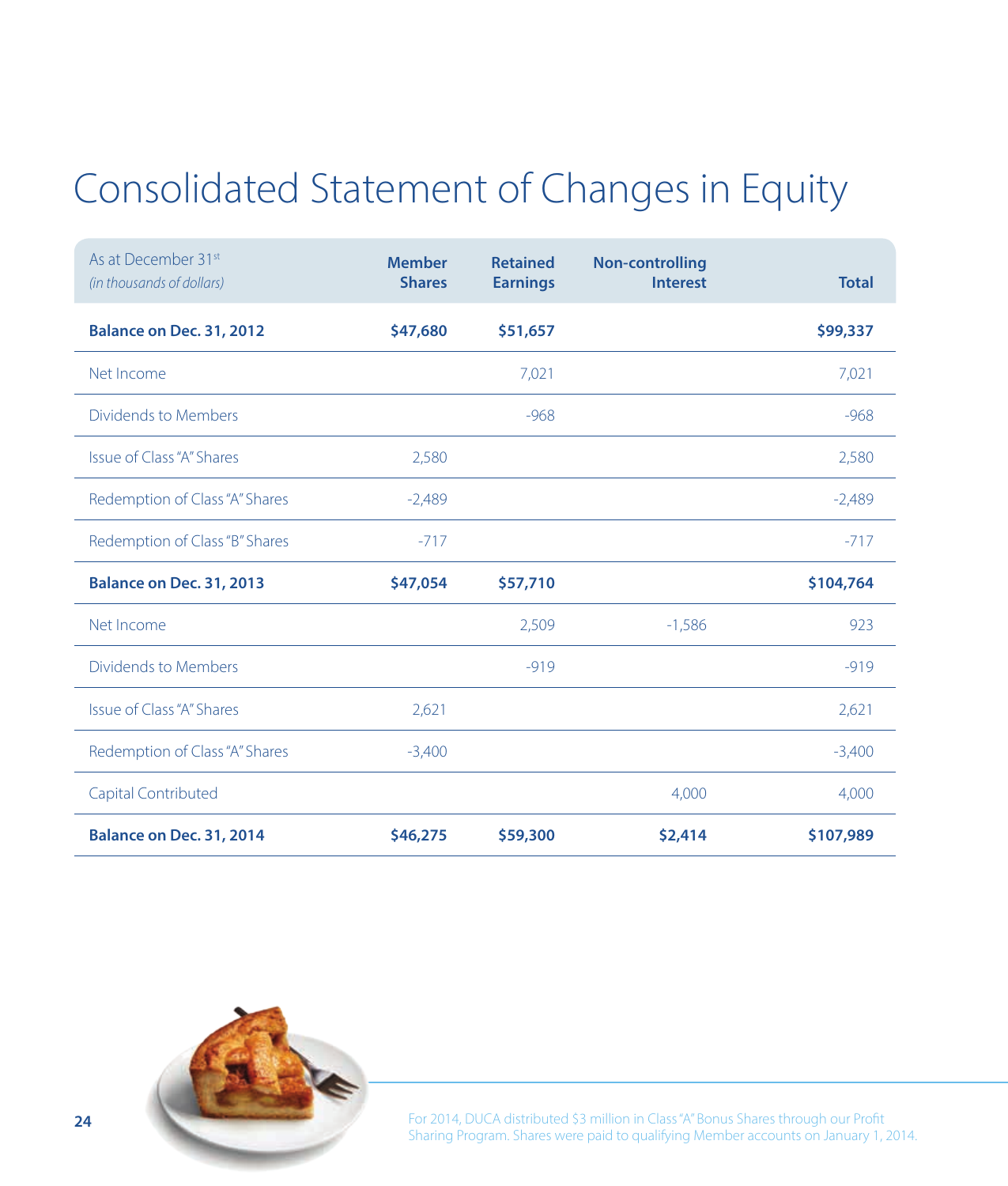